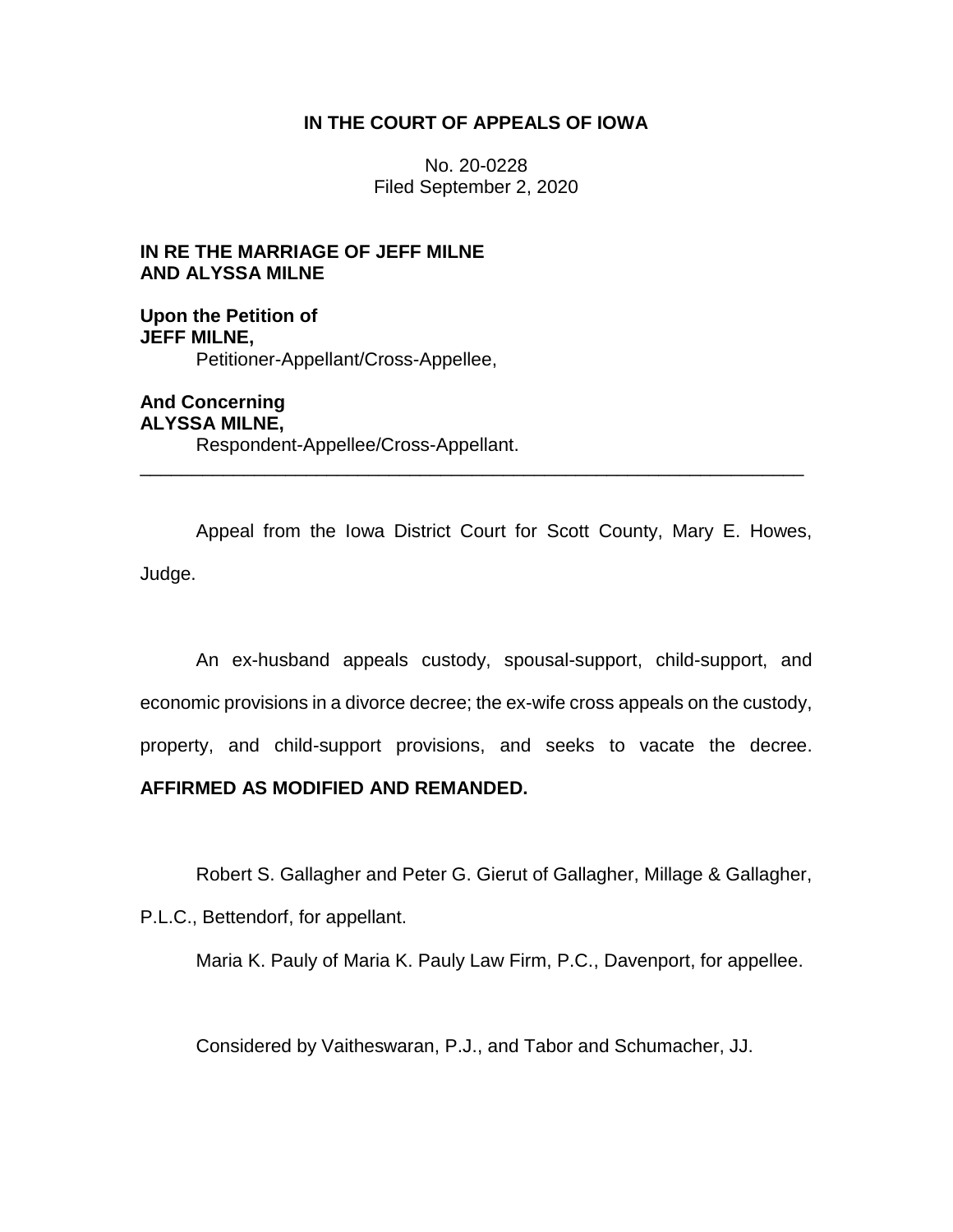#### **TABOR, Judge.**

Jeff and Alyssa Milne divorced after a fifteen-year marriage. Jeff appeals the district court's grant of joint legal custody and joint physical care of their two children. He also challenges the spousal-support, child-support, and economic aspects of the decree. Alyssa cross appeals on the issues of joint physical care, property division, and child support. She also contends the decree is null and void because the district court judge retired the day before filing it. And Alyssa asks for appellate attorney fees.

As a first step, we hold the district court had authority to issue the decree. Next, we modify the decree to place sole legal custody and physical care with Jeff. Based on this modification, we remand for the district court to issue a new visitation schedule and recalculate child support. As for spousal support, we modify the decree to the amount and duration Alyssa requested at trial. We also affirm the economic provisions of the decree. Finally, we decline to award appellate attorney fees to Alyssa.

#### **I. Facts and Prior Proceedings**

Jeff and Alyssa married in April 2004 in El Paso, Texas. Alyssa was working for the school district as a speech therapist. Jeff serves in the Army. So the couple's moves followed his military career. They lived in Germany from 2005 until 2008. They then returned to El Paso, where their son, C.M. was born in December 2008. Their daughter, A.M., was born in January 2011. Later that year, Jeff deployed to Iraq for four months. He stayed in touch with the family through daily video chats. In 2012, they moved to Kansas. And one year later, the family moved to Davenport. The Army transferred Jeff to the Rock Island Arsenal where he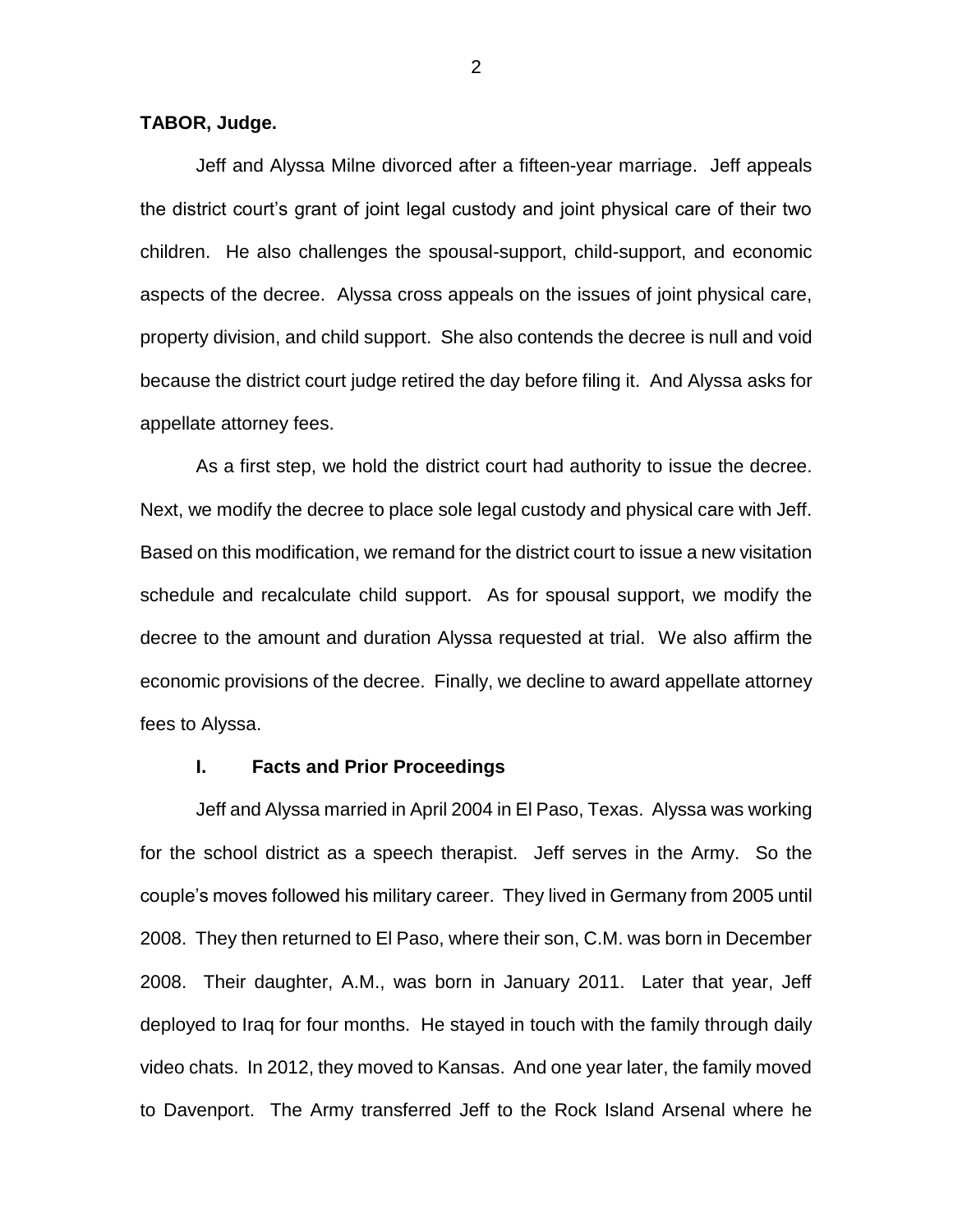works in the sustainment command, which oversees logistics for active duty U.S. troops around the world.

On the home front, Alyssa took some part-time jobs as a photographer after the children were born but devoted most of her time to child rearing. In 2013, fiveyear-old C.M. experienced intestinal trouble and received a diagnosis of Crohn's disease. After further testing, that diagnosis changed to ulcerative colitis. About this same time, Jeff perceived that Alyssa began to impose more restrictions on his participation in hands-on parenting activities. For example, she excluded Jeff from meal preparation, bathing of the children, and laundry duty—based on her concern about the children's exposure to chemicals in commercial household products. Alyssa also nursed both children until they were nearly five years old.

In 2016, Jeff deployed to Amman, Jordan, for six months. When he returned, he learned that Alyssa had "established some diets" for the children, particularly C.M., that were not recommended by their doctors. According to Jeff, Alyssa was feeding C.M. banana pancakes "three meals a day, plus snacks." When asked about their son's diet, Alyssa insisted C.M. "always had choices" but he "loved those" pancakes. Plus, Alyssa restricted C.M.'s gluten and dairy intake, though testing showed he had no allergies to those products. Their son's ulcerative colitis and low weight continued to be a challenge for the parents. At the time of the trial, the parents disagreed whether to follow a doctor's recommendation that C.M. have a colectomy or seek a second opinion. The parents had no health concerns for A.M.

Jeff and Alyssa separated in 2017 and Jeff filed a petition to dissolve their marriage. Their separation was contentious. Each party filed a petition for relief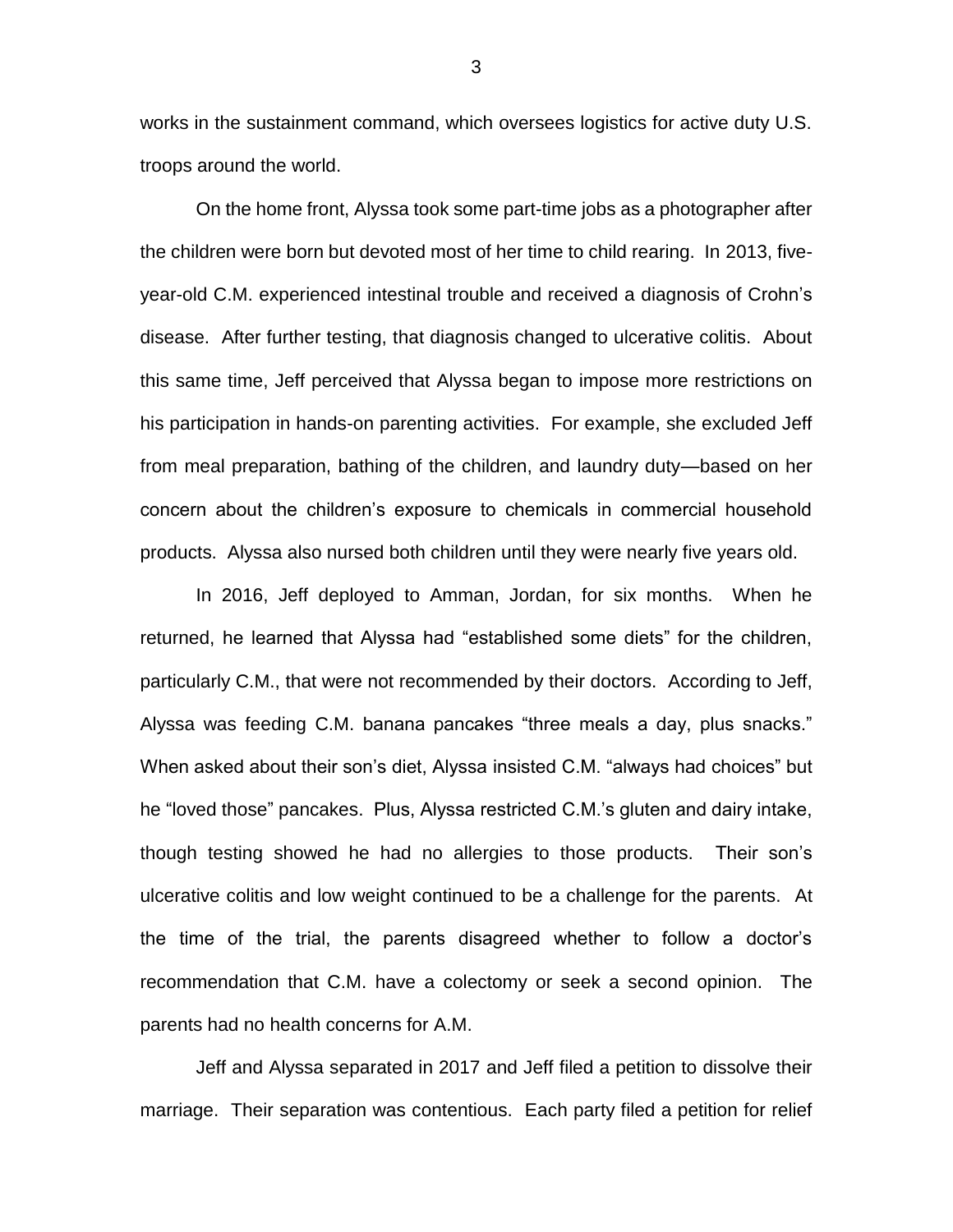from domestic abuse in 2017; they later agreed to dismiss the emergency orders of protection. Alyssa again sought a temporary restraining order against Jeff in February 2019, requesting separate parent-teacher conferences. And as the district court found, both parties "inappropriately involved the police" in their disputes over the children on several occasions.

Another key point of disagreement emerged while the parties awaited the dissolution. In November 2017, Alyssa filed an objection to having the children immunized, asserting a religious exemption. Jeff countered that Alyssa's objections were due to "illogical fears" and not beliefs grounded in her religion. The court ordered that Jeff be allowed to have the children vaccinated as recommended by their doctors. In addition to her anti-vaccination stance, Alyssa expressed to Jeff what he believed were irrational concerns about the children's exposure to common objects such as dryer sheets, garden hoses, canned foods, cake sprinkles, and radiation from cell phones. Jeff also testified that the children's counselor spoke to Alyssa about her practice of having the children, who were ten and eight years old, continue to sleep in the same bed with her.

On top of those conflicts, the parents had different views on where the children should attend school. Both A.M. and C.M. attended the Quad City Montessori School. The unaccredited school had an attendance of less than twenty children. Jeff worried about C.M.'s social and academic development because he was the only child in the fourth grade there. Alyssa believed the children were thriving in their current setting and the Montessori school was "very understanding of [C.M.] and his medical needs."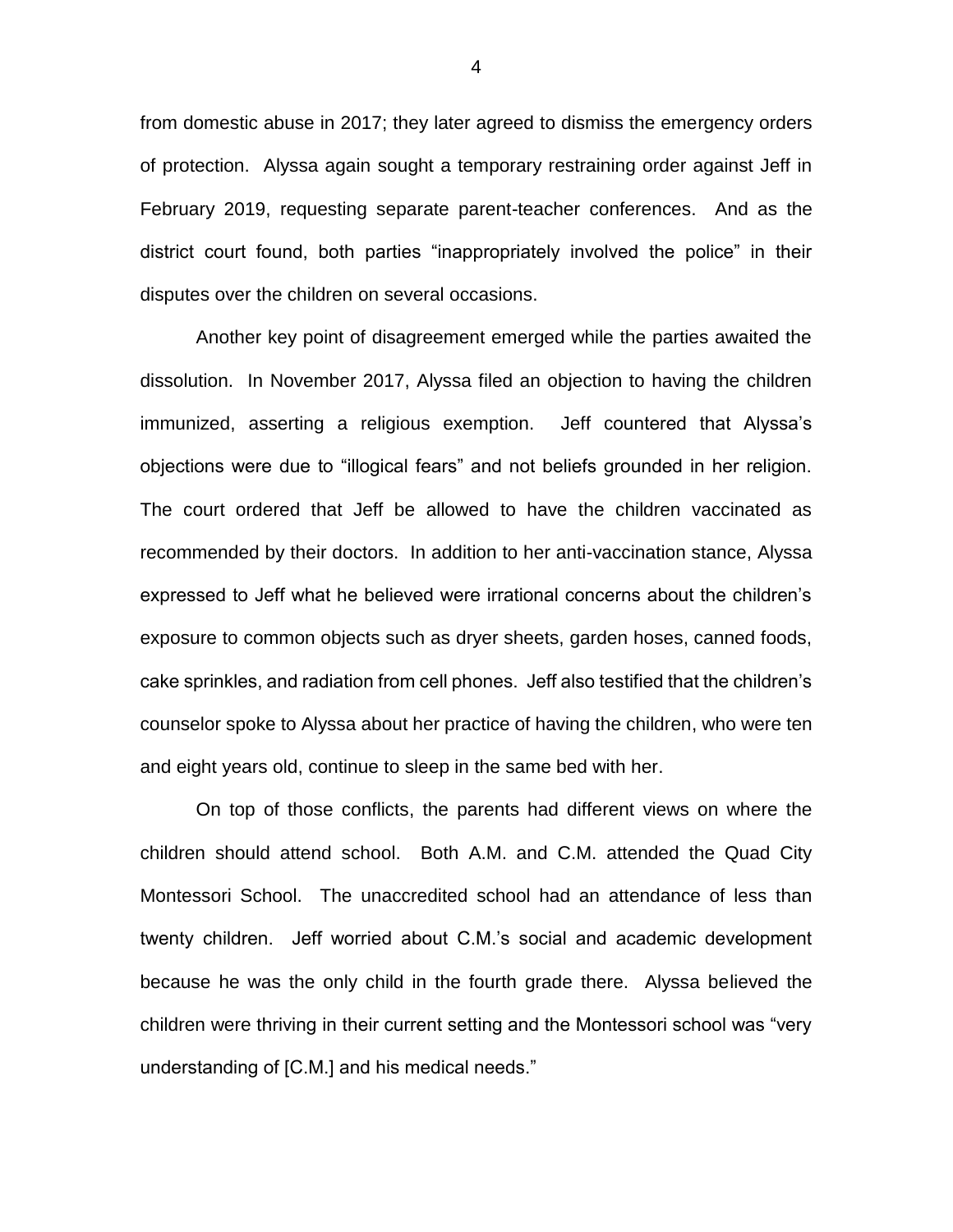At the time of the divorce trial in 2019, Jeff was forty-six years old. Alyssa was forty-two years old. Jeff earned about \$150,000 per year, while Alyssa anticipated earning just under \$80,000 per year.<sup>1</sup> The parties owned a home in Davenport valued between \$258,000 and \$276,000 with a mortgage of about \$175,000.

Another asset was Jeff's collection of Lego blocks. $2$  Jeff is a Lego aficionado. He attends Lego conferences and volunteers at the children's Montessori school by teaching a STEM class involving Lego construction. After consulting the president of the Des Moines Lego user group and online databases, Jeff valued his Lego collection at \$8000 to \$10,000. By contrast, Alyssa valued the collection at \$45,000. Alyssa also pointed to Jeff's post-separation Lego purchases, totaling more than \$18,000, as an example of his dissipation of assets.

In the January 8, 2020 decree, the court awarded the parents joint legal custody. But the court added two exceptions, designating Jeff as "the legal sole decider" on medical and educational issues. The court then awarded the parties joint physical care with the children alternating each week between their parents' homes.

On the property division, the court awarded the marital home to Alyssa and directed that she have it refinanced. The court also found a 2017 bequest of \$61,000 from Alyssa's aunt was "hers alone to inherit and keep." The court valued

 $\overline{a}$ 

<sup>&</sup>lt;sup>1</sup> Alyssa testified her 2018 income was about \$30,000, but she filed a financial affidavit for child support purposes in 2019 stating her gross monthly income from three part-time jobs was \$6660.81 (for an annual gross income of \$79,929).

 $2$  Lego is a toy company that manufactures interlocking studded blocks and minifigures. *See LEGO A/S v. Best-Lock Constr. Toys, Inc.*, 404 F. Supp. 3d 583, 590 (D. Conn. 2019).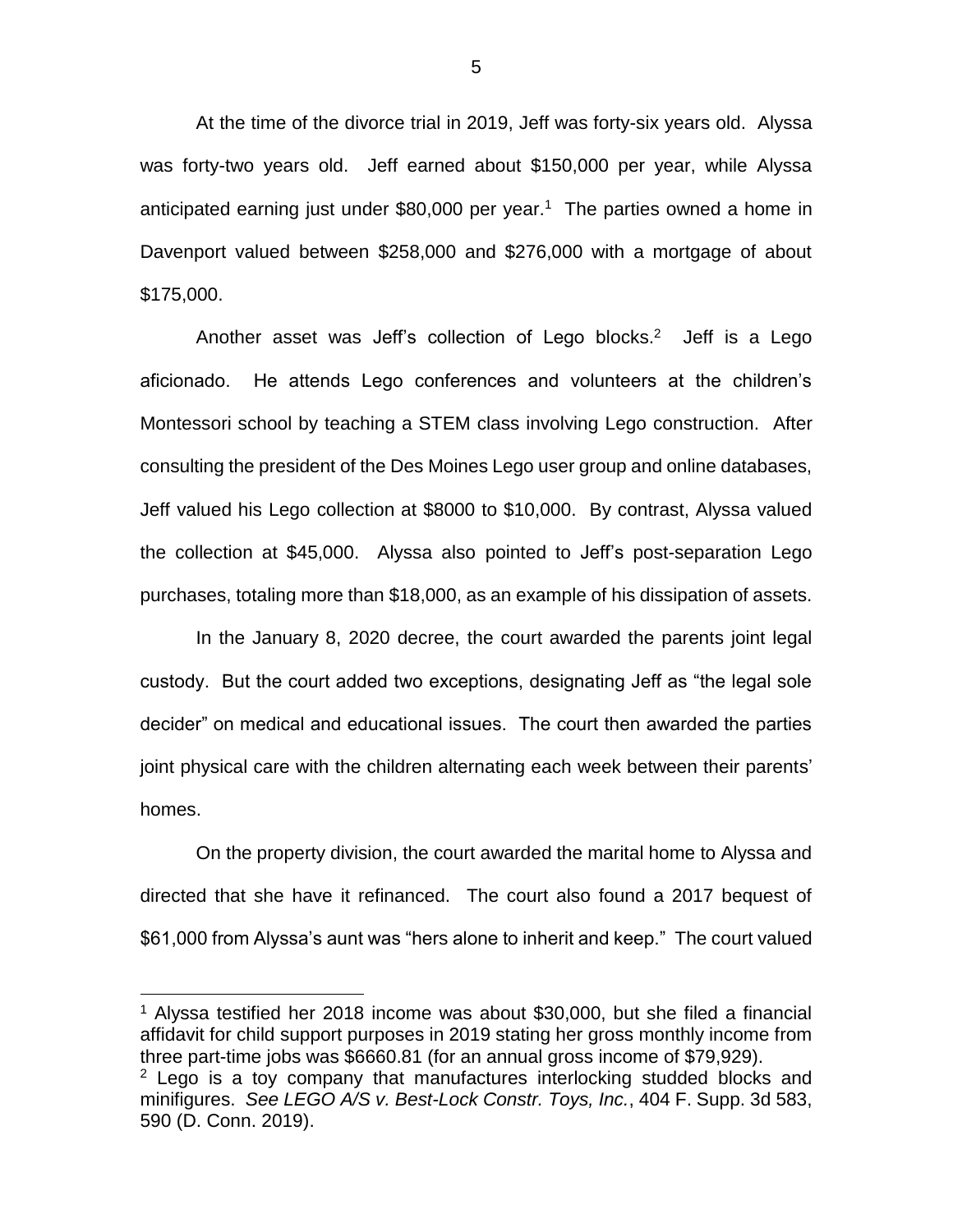Jeff's Lego collection at \$25,000. The court split certificates of deposit and marital debts, other than the home mortgage, between the parties. Likewise, the court ordered that pensions and deferred compensation annuities be divided using the Benson formula.<sup>3</sup> As for monthly stipends, the district court ordered Jeff to pay child support of \$482.88 per month for both children and spousal support of \$1000 per month for twenty-four months.

About two weeks later, Alyssa moved to vacate the decree and sought a new trial. The issue was the decretal judge's retirement date. The motion alleged "the honorable Mary Howes' term as judge concluded at midnight on January 7, 2020." Alyssa argued the decree was "null and void" because the judge lacked authority to issue it. The district court denied the motion, citing an order from the acting chief justice of the supreme court assigning Judge Howes to temporary judicial duties past her retirement date.

Jeff appeals and Alyssa cross appeals.

 $\overline{a}$ 

# **II. Scope and Standards of Review**

We review dissolution appeals de novo. *See In re Marriage of Hansen*, 733 N.W.2d 683, 690 (Iowa 2007). We give weight to the decree's factual findings. *Id.* When it comes to the credibility of witnesses, "[t]here is good reason for us to pay very close attention to the trial court's assessment." *In re Marriage of Vrban*, 359 N.W.2d 420, 423 (Iowa 1984) (noting appellate courts lack impressions created by

<sup>3</sup> *See In re Marriage of Benson*, 545 N.W.2d 252, 256 (Iowa 1996) (dividing portion of defined benefit accrued during marriage by total years of benefits accrued at maturity). In ruling on the parties' motions to amend, the court ordered Jeff's military pensions be divided "in accordance with the years of marriage" using a court order acceptable for processing (COAP).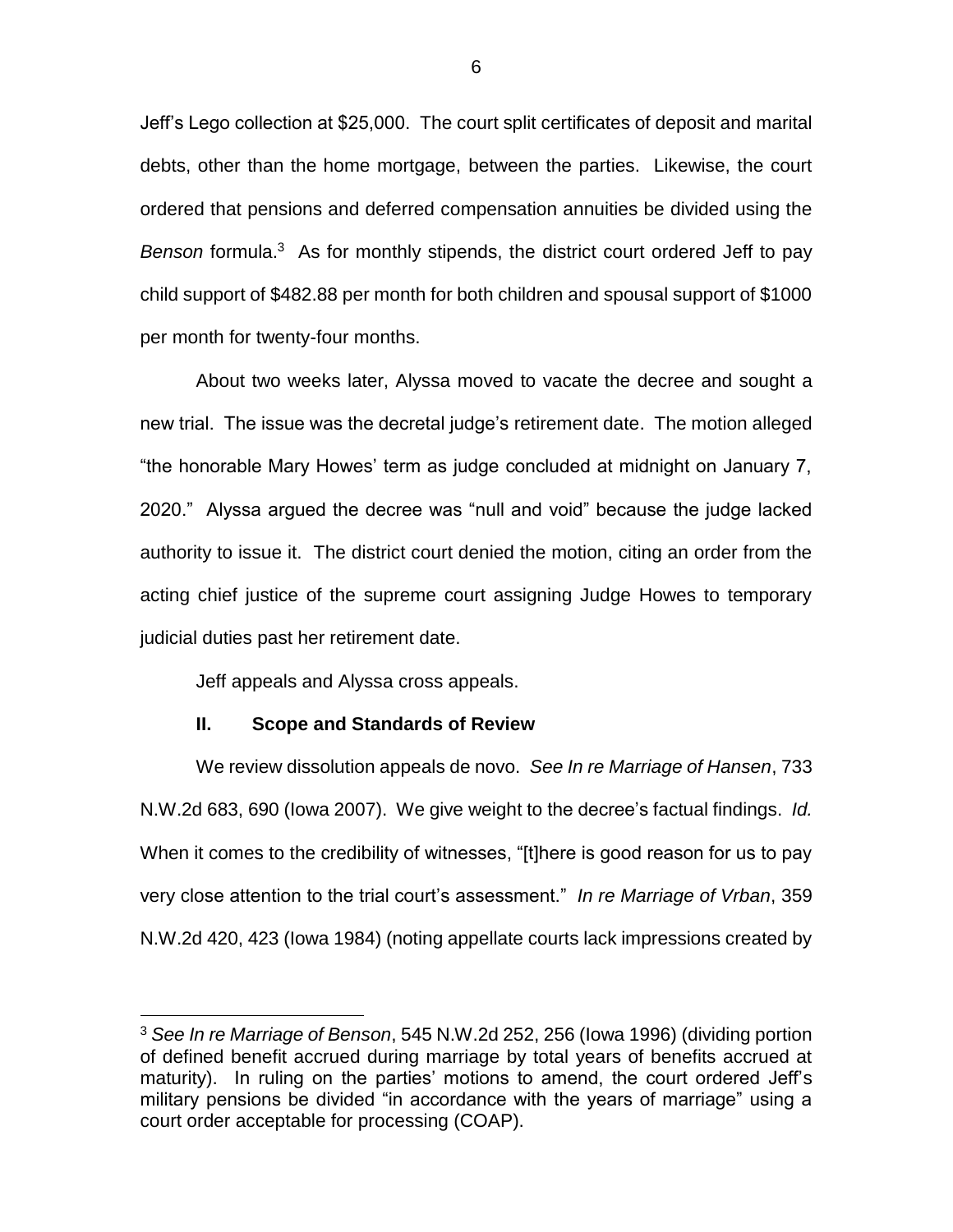the parties' demeanors). In custody matters, our overriding concern is the best interests of the children. Iowa R. App. P. 6.904(3)(o). Because we base our decision on the unique facts of each case, precedent is of little value. *In re Marriage of Brown*, 776 N.W.2d 644, 647 (Iowa 2009).

We allow the district court "considerable latitude" in fashioning an award of spousal support. *In re Marriage of Mann*, 943 N.W.2d 15, 20 (Iowa 2020). We intervene only where there is a failure to do equity. *In re Marriage of Gust*, 858 N.W.2d 402, 416 (Iowa 2015).

When a party challenges the authority of a district court, we review for correction of errors at law. *See In re 2018 Grand Jury of Dallas Cnty.*, 939 N.W.2d 50, 55 (Iowa 2020).

#### **III. Analysis**

 $\overline{a}$ 

#### **A. Is the decree null and void?**

Because the validity of the decree is central to reaching the rest of the issues, we start with Alyssa's claim that Judge Howes was "not a judge" when she rendered her opinion. True, Judge Howes retired as of midnight on January 7. She issued the Milnes' dissolution decree on January 8. The e-filed copy had a time stamp of 5:09 a.m. Later that day, at 3:12 p.m., then Acting Chief Justice David Wiggins filed an order in Scott County district court assigning retired Judge Howes to temporary service under Iowa Code section 602.1612.<sup>4</sup> The order stated her temporary service "begins January 8, 2020 and ends February 7, 2020."

<sup>&</sup>lt;sup>4</sup> District judges "may with their consent be assigned by the supreme court to temporary judicial duties on a court in this state if the assignment is deemed necessary by the Supreme Court to expedite the administration of justice." Iowa Code § 602.1612(1) (2020).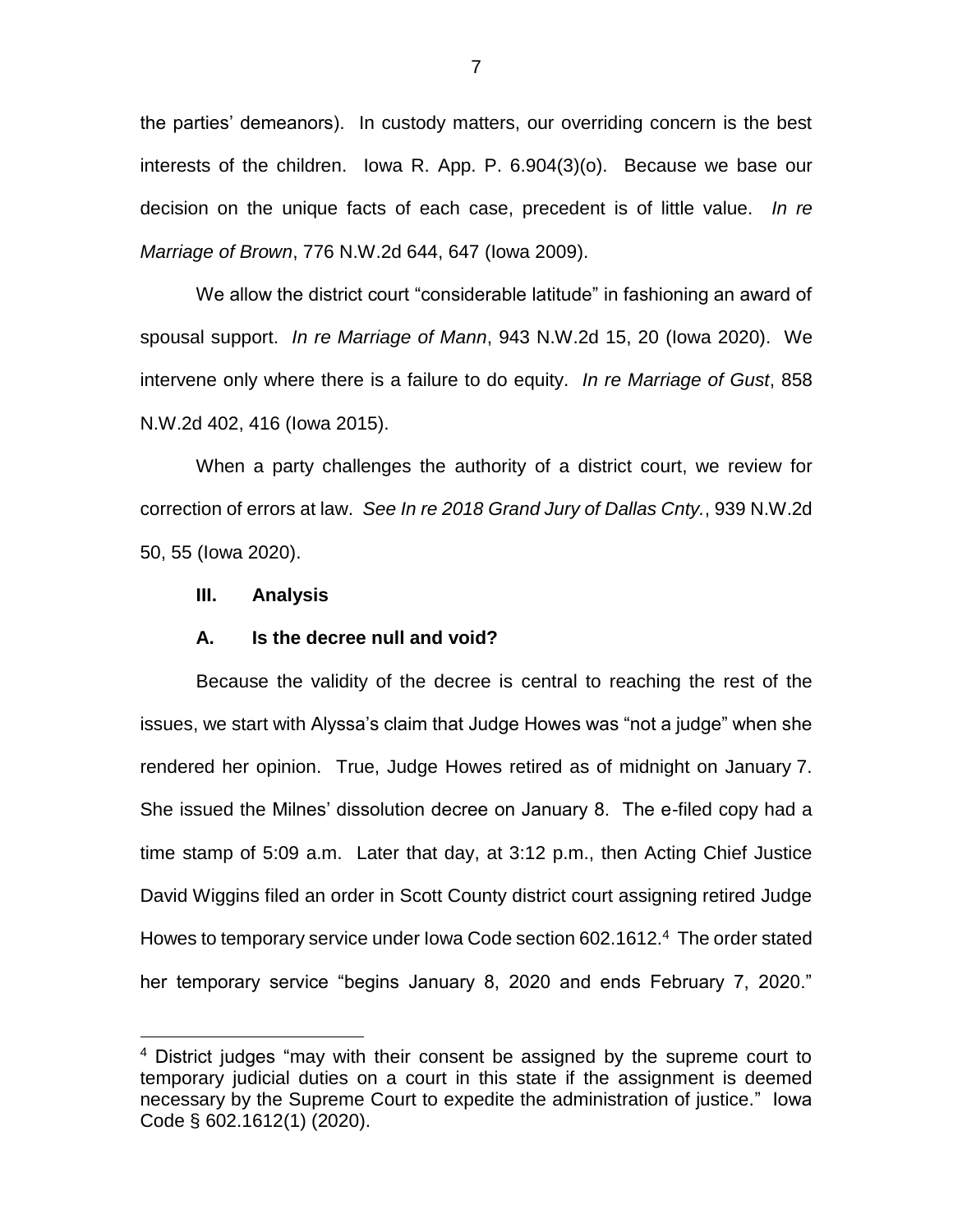Attached to the chief justice's order was a consent form signed by Judge Howes agreeing to take on temporary judicial duties starting on January 7.

From this timeline, Alyssa urges us to vacate the decree. She first cites *Babcock v. Wolf* for the prosaic notion that a judge's decision must be "made and completed before the expiration of the term of office." 28 N.W. 490, 491 (Iowa 1886). In *Babcock*, the court mulled whether a judge's written decision was "rendered" when the judge deposited it with an express company for delivery to the clerk of court (two days before his term expired on December 31, 1884), or when it was file stamped by the clerk (one day after his retirement). *Babcock* held the judge's decision was "made" before it was handed over to the delivery company. Leaping to modern-day electronic filing, Alyssa contends Judge Howes did not finalize the decree until she uploaded her work onto EDMS at 5:09 a.m., the day after her retirement.

Aside from the difficulty of comparing e-filing to depositing documents with express services in the 1880s, Alyssa's reliance on *Babcock* does not account for the supreme court's remedial order. Yet, in her view, that order "did not close the gap" from midnight on January 7 to 3:12 p.m. on January 8. We disagree. Court orders may have retroactive effect. *See generally Casey's Gen. Stores, Inc. v. Blackford*, 661 N.W.2d 515, 525 (Iowa 2003) (noting "judicial decisions generally operate retroactively and prospectively"). As Jeff argues, the supreme court "did not assign any specific timing restrictions to its order; such as 'effective as of the date/time of this ruling.'" Without question, the supreme court intended to "expedite the administration of justice"—a purpose served by issuing the decree drafted by Judge Howes dissolving the Milnes' marriage. Judge Howes was not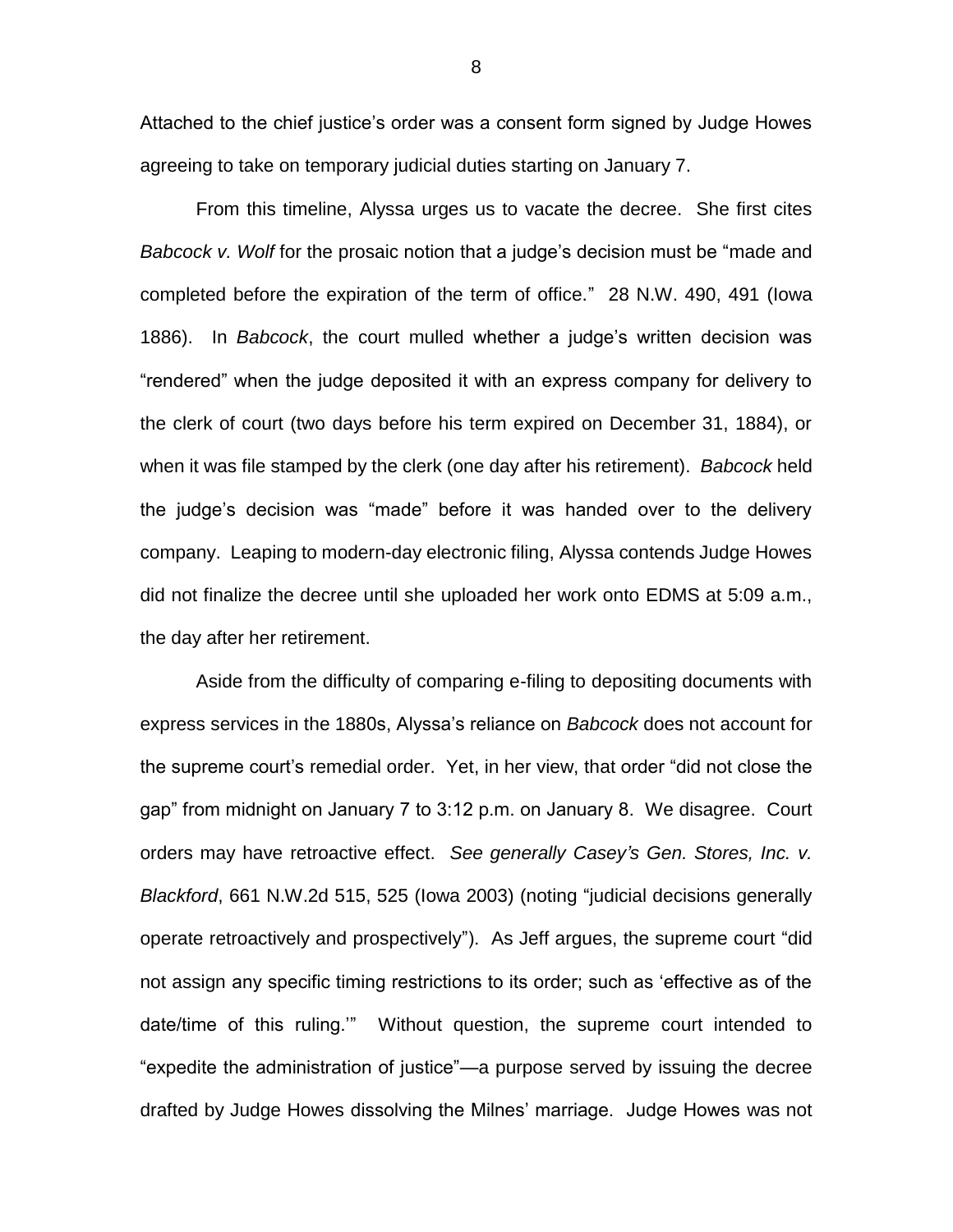obliged to refile the decree after the supreme court issued its order appointing her to temporary service. The original decree was valid.

**B. Should the parties have joint legal custody or joint physical care of their children?**

As his opening salvo, Jeff argues the district court erred in awarding joint legal custody. Before addressing his argument, we pause to clarify that the decree did not award full "joint legal custody" as that term is defined. *See* Iowa Code § 598.1(3) (listing rights and responsibilities as including "equal participation in decisions affecting the child's legal status, medical care, education, extracurricular activities, and religious instruction"). Instead, the district court unbundled those rights and made Jeff the "sole decider on medical issues" and "future educational needs" of the children. The court gave the parties joint decision-making authority on religious instruction.

Neither party takes direct aim at the hybrid legal-custody decision. In asking for sole custody, Jeff argues "inherent in that decision" was the court's belief that the parents could not communicate or cooperate about the children's basic needs. In defending the grant of joint legal custody, Alyssa ignores the district court's carve outs for medical and education decisions. For instance, she claims she will "include Jeff in making any medical decisions" despite the fact the current decree reserves those decision for Jeff. And because the parties do not challenge the hybrid legal custody, they cite no authority either allowing or prohibiting this practice.

So we turn to the code. Chapter 598 appears to consider joint custody and sole custody as all-or-nothing propositions. The statute on "custody of children"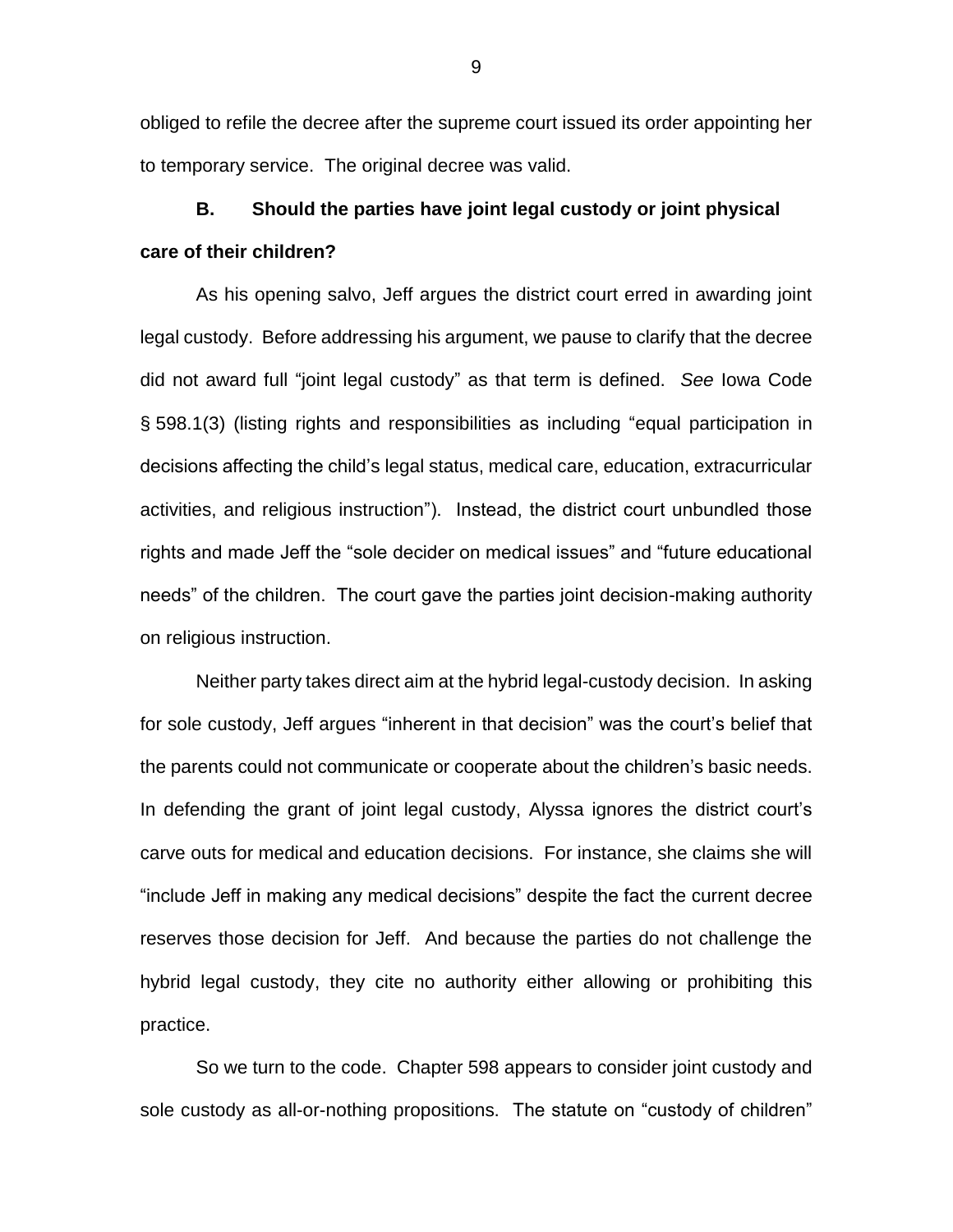allows courts to "provide for joint custody of the child by the parties." Iowa Code § 598.41(1). In fact, when either parent applies for joint custody, the court shall consider ordering equal participation in decision making even if the parents do not agree to joint custody. *Id*. § 598.41(2)(a). If the court grants sole custody to one parent, it must cite clear and convincing evidence that joint custody is unreasonable and not in the children's best interest to the extent that the legal custodial relationship between the children and a parent should be severed. *Id*.  $\S$  598.41(2)(b).

These custody statutes do not mention assigning sole decision-making authority for some responsibilities of child-rearing and joint participation for others. *See Hansen*, 733 N.W.2d at 690 ("When joint legal custody is awarded, 'neither parent has legal custodial rights superior to those of the other parent.'"). Yet we have found a smattering of cases where the district court has unbundled the rights listed in section 598.1(3) and (5). *See, e.g.*, *Sloan v. Casey*, No. 15-0921, 2015 WL 9451093, at \* 7–8 (Iowa Ct. App. Dec. 23, 2015) (upholding modification of joint legal custody to make one parent solely responsible for scheduling medical appointments for child); *In re Marriage of Bates*, No. 11-1293, 2012 WL 1440340, at \*4 (Iowa Ct. App. Apr. 25, 2012) (affirming joint legal custody was unreasonable as it relates to health-care decisions). As it happens, our resolution of Jeff's custody claim allows us to avoid the unbundling issue.

Jeff claims joint legal custody is not in the best interests of C.M. and A.M. To test his hypothesis, we examine these statutory factors:

a. Whether each parent would be a suitable custodian for the child[ren].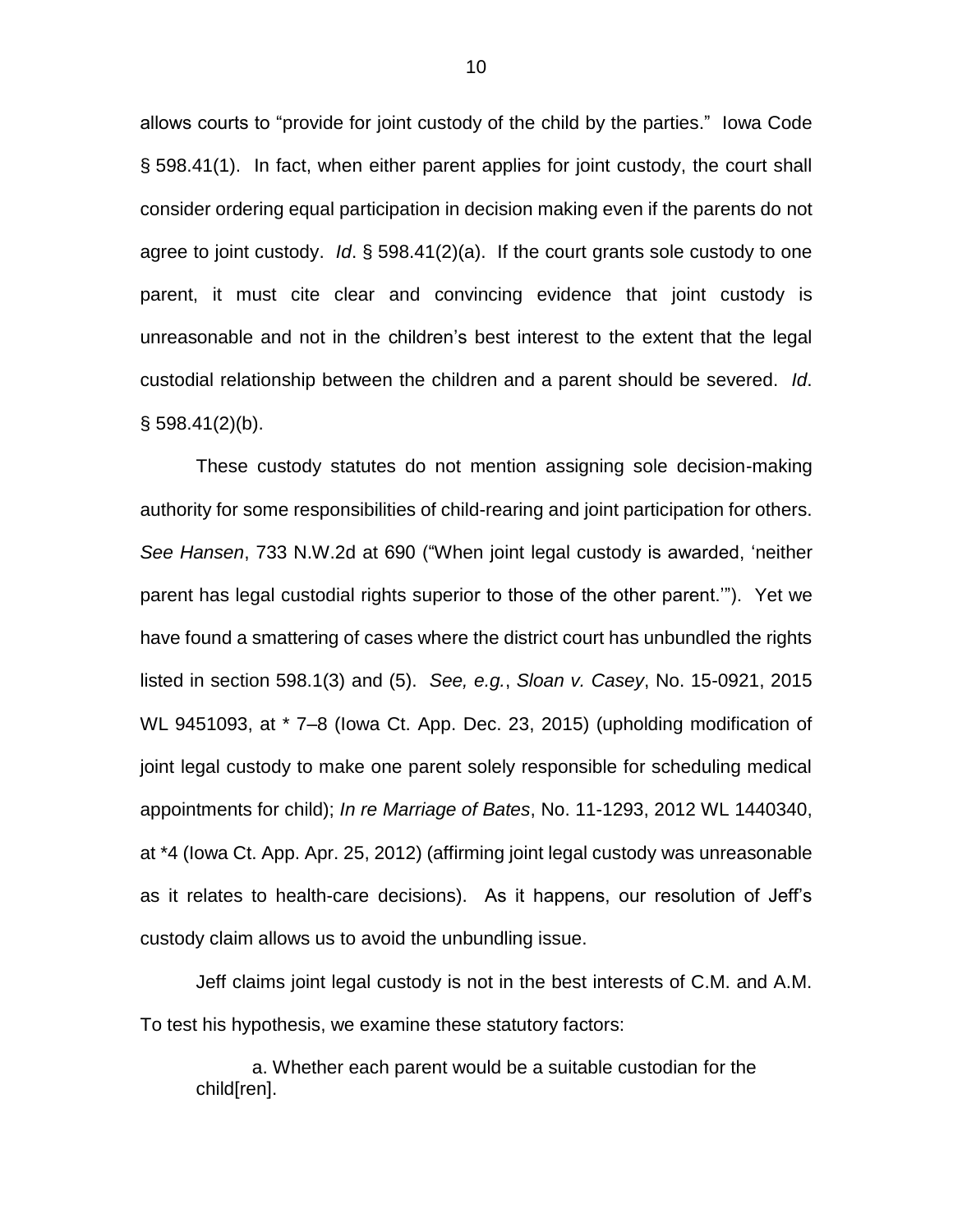b. Whether the psychological and emotional needs and development of the child[ren] will suffer due to lack of active contact with and attention from both parents.

c. Whether the parents can communicate with each other regarding the child[ren]'s needs.

d. Whether both parents have actively cared for the child[ren] before and since the separation.

e. Whether each parent can support the other parent's relationship with the child[ren].

f. Whether the custody arrangement is in accord with the child[ren]'s wishes or whether the child[ren] ha[ve] strong opposition, taking into consideration the child[ren]'s age and maturity.

g. Whether one or both of the parents agree or are opposed to joint custody.

h. The geographic proximity of the parents.

i. Whether the safety of the child[ren] . . . or the other parent will be jeopardized by the awarding of joint custody or by unsupervised or unrestricted visitation. [5]

Iowa Code § 598.41(3). We also consider the factors listed in *In re Marriage of Winter*, 223 N.W.2d 165, 166 (Iowa 1974), including the characteristics of each child and the characteristics of each parent.

On the side of joint custody, both Jeff and Alyssa actively cared for the children before and since the separation. And they live in close geographic proximity. Tipping the other way, Jeff is opposed to joint custody. And although Alyssa defends the grant of joint custody in the decree, her view of the acrimony in their relationship aligns with Jeff's perception. Both parents accurately portray their inability to communicate effectively about their children's needs. The heights of animosity between the parents—showcased through their calls to the police and mutual protective orders—pose serious questions about their ability to support the

 $\overline{a}$ 

 $5$  We don't find relevant the factors in paragraphs (j) (history of domestic violence) or (k) (exposure to sex offenders). On the domestic-violence issue, the parties filed dueling petitions under Iowa Code chapter 236 but neither proved the other engaged in a pattern of abuse.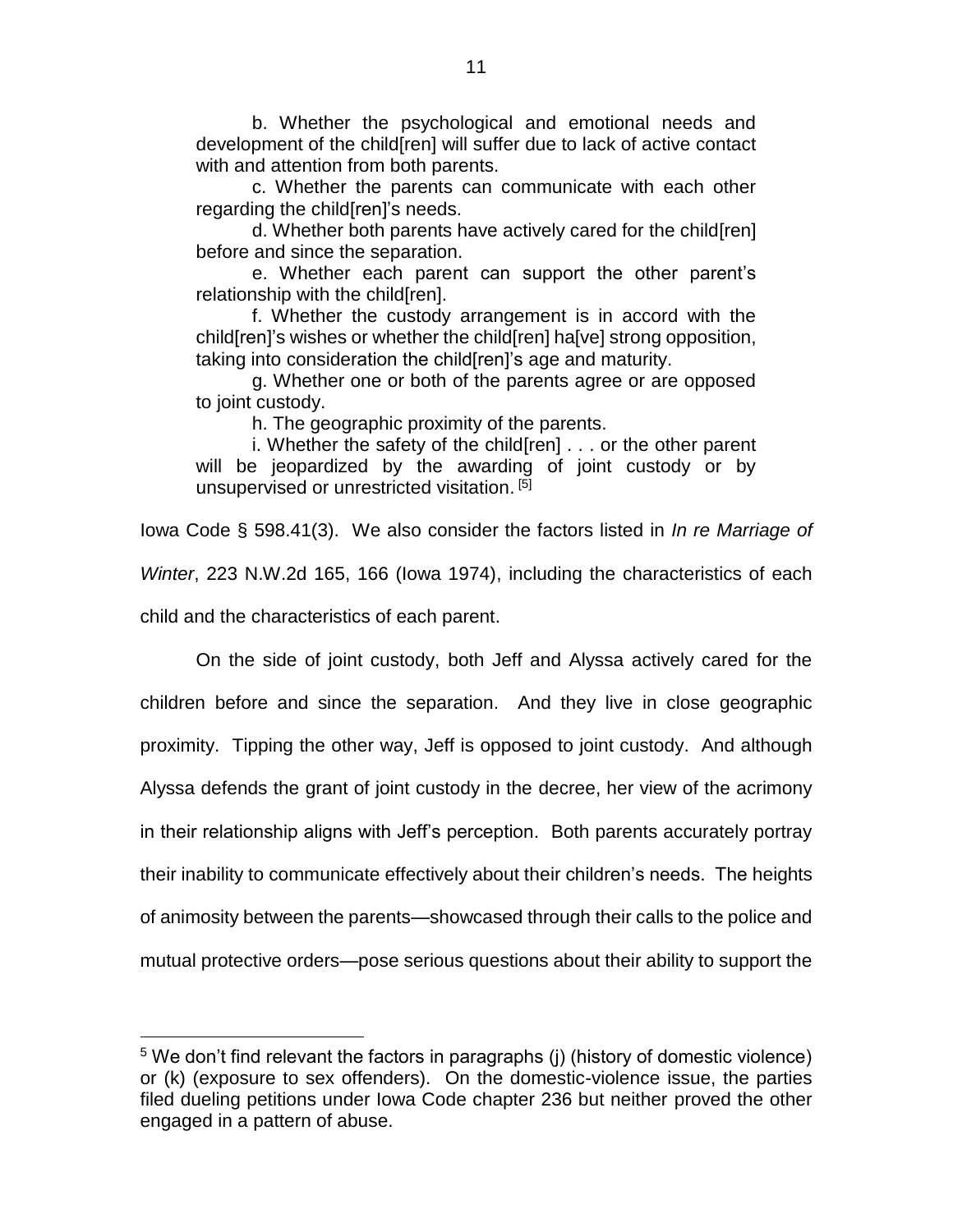other parent's relationship with the children. We find clear and convincing evidence that the relationship between Jeff and Alyssa is too toxic to support joint legal custody. *See In re Marriage of Weidner*, 338 N.W.2d 351, 358 (Iowa 1983) (holding joint custody not likely to be successful when parents were "unable adequately to communicate with each other regarding their children's needs").

With the scales tipping toward sole custody, we next examine the suitability of each parent to be the primary custodian and the impact of the lack of active contact and attention from both parents. Legal custody carries the right to make the big decisions affecting a child's life, including choices about health care, education, religion, and extracurricular activities. *See Hansen*, 733 N.W.2d at 690. After hearing the evidence and observing the parties, the district court did not feel comfortable with Alyssa making decisions about the children's medical or educational needs. In short, the court did not believe she was a suitable custodian when it came to making the most critical decisions about the children's healthy development. In carving out those key categories, the decree mandated a situation closer to sole legal custody than joint legal custody. In our de novo review, we take the logical step to award sole custody to Jeff. Like the district court, we view Jeff as the more grounded guide for the children when it comes to choices about their health and well-being. Alyssa is prone to conspiracy theories and overblown fears inconsistent with medical and developmental advice. This susceptibility could lead to long-term harm for the children. Her battle against having them vaccinated is a prime example.

And even before the separation, Alyssa took measures to diminish the closeness of Jeff's relationship with the children. Jeff testified he urged marital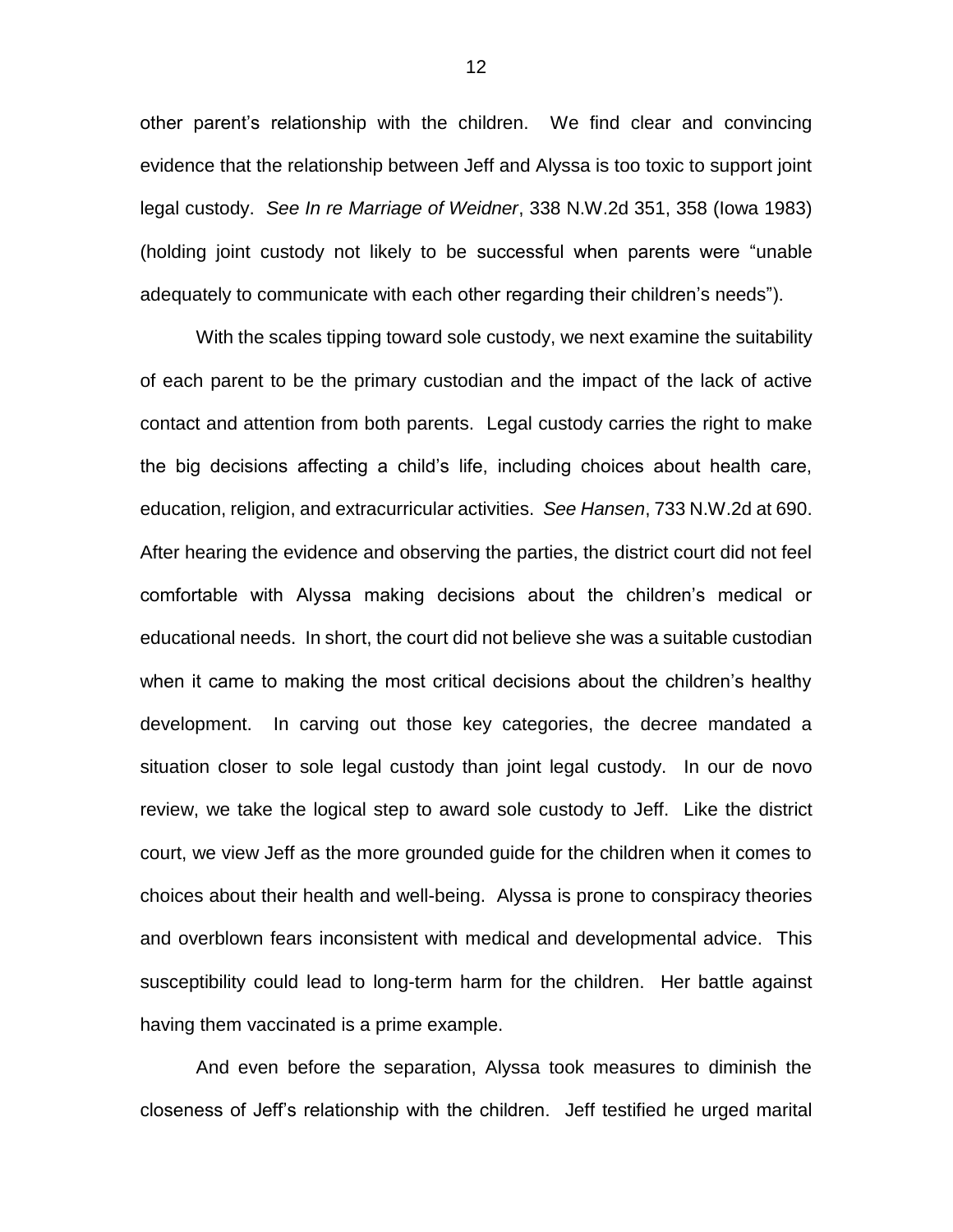counseling from 2013 through 2017 because he "wanted to be more involved with the family and the family-related decisions, and Alyssa was making a lot of those decisions on her own." Against that backdrop, clear and convincing evidence supports awarding sole legal custody to Jeff. *See In re Marriage of Liebich*, 547 N.W.2d 844, 849 (Iowa Ct. App. 1996) (upholding award of sole legal custody to father when mother was unwilling to support his relationship with children).

Having decided that clear and convincing evidence supports awarding sole legal custody to Jeff, the subsidiary question of physical care answers itself. Physical care involves "the right and responsibility to maintain a home" for the children and provide their routine care. *Hansen*, 733 N.W.2d at 690. Considering the list in section 598.41(3), as well as the *Winte*r factors, we find placing physical care with Jeff will be in the children's best interests. We recognize a reduction in their "active contact" with Alyssa may be an adjustment for the children. She has cultivated a very close relationship with them, at times to the detriment of their equal interactions with Jeff. Yet all in all, we find perpetuating the conflict inherent in these parents' joint decision-making will be more detrimental to the children than moving away from shared physical care. *See In re Marriage of Harris*, 877 N.W.2d 434, 441 (Iowa 2016) (recognizing parental discord disrupts children's lives); *Hansen*, 733 N.W.2d at 698 ("[E]xpressions of anger between parents can negatively affect children's emotions and behaviors.").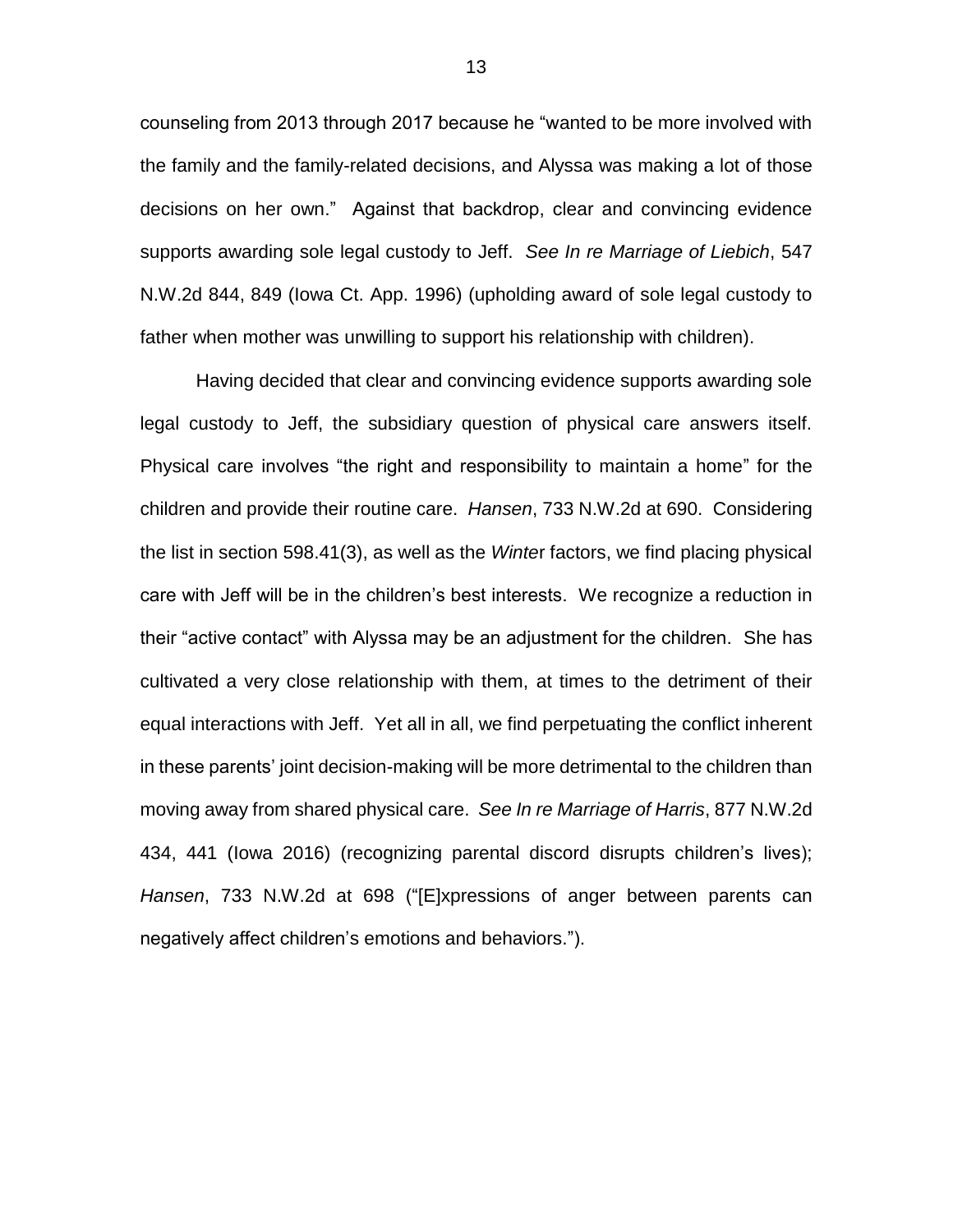Given these modifications to the legal custody and physical care provisions, we remand for court to set a visitation schedule and recalculate child support payments.<sup>6</sup>

#### **C. Was the spousal support award equitable?**

At trial, Alyssa asked for monthly spousal support of \$1250 for two and onehalf years. After accepting Alyssa's financial statement that her 2019 income would be just under \$80,000 per year (half as much as Jeff was earning), the district court ordered Jeff to pay \$1000 per month for two years. Then Alyssa moved to enlarge and amend the decree, alleging her annual income was only \$10,860. The court found merit in Alyssa's assertion that she would need more than \$1000 per month to stay in the house. So the court amended the decree to order Jeff to pay \$2500 per month for two years.

On appeal, Jeff argues the motion to enlarge contradicted Alyssa's trial testimony, as well as her financial affidavit. He argues Alyssa, as a licensed speech pathologist, is able to earn far more than \$10,000 per year. In his view, she is not entitled to any spousal support but, at a minimum, the original amount of \$1000 per month was equitable. In general, Alyssa defends the spousal support order. But in passing she complains that Jeff should contribute to her support "for a much longer time than a 24 month period." Alyssa acknowledges she is a trained professional but claims to have sacrificed her own career to raise the children and advance Jeff's military endeavors.

 $\overline{a}$ 

 $6$  Because of that remand, we need not address the parties' arguments concerning the current child-support award.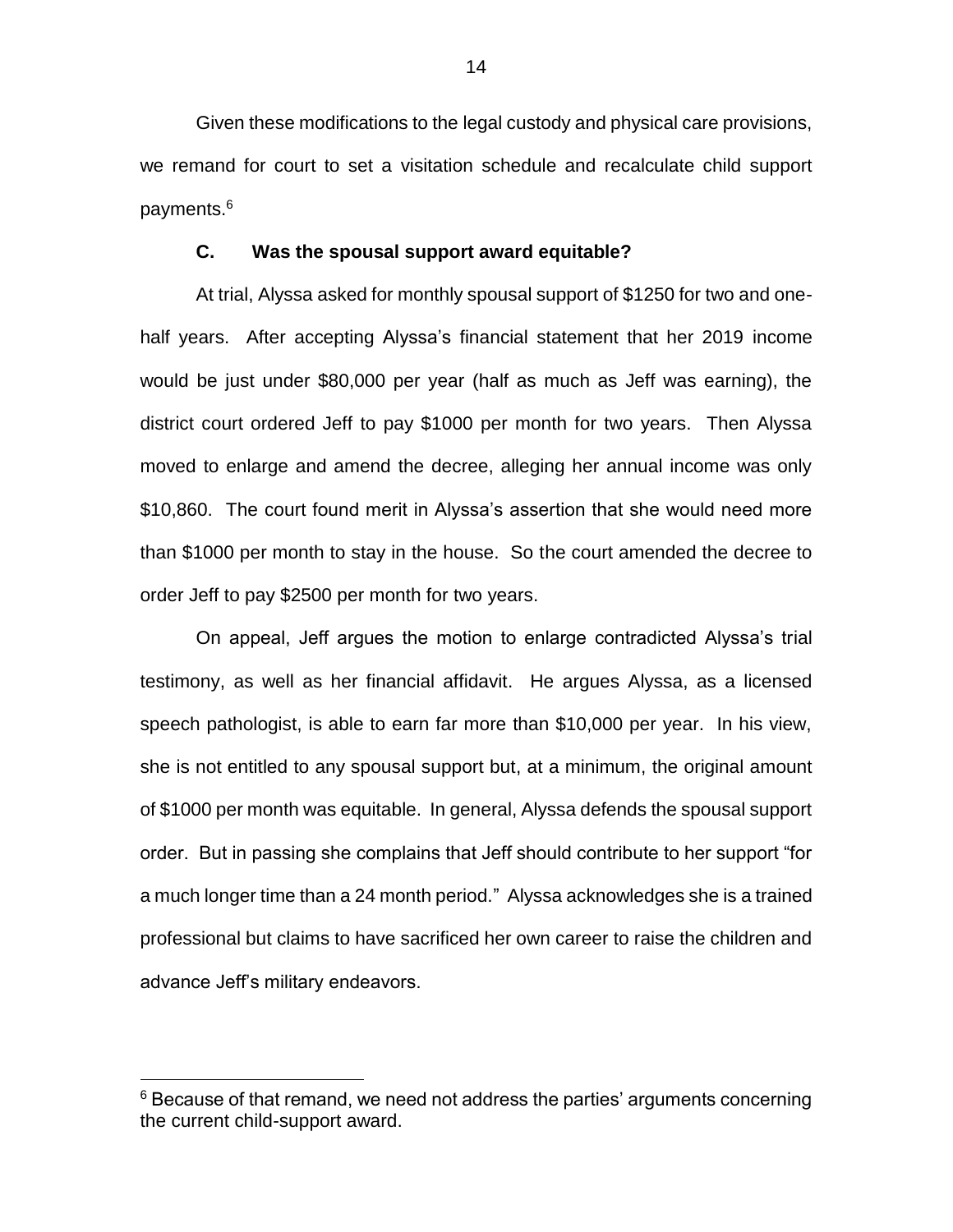The district court did not specify the kind of spousal support awarded. We recognize three kinds: "traditional, rehabilitative[, and] reimbursement alimony." *In re Marriage of Witherly*, 867 N.W.2d 856, 859 (Iowa Ct. App. 2015) (citing *In re Marriage of Anliker*, 694 N.W.2d 535, 540 (Iowa 2005)). Sometimes those categories overlap. *See In re Marriage of Becker,* 756 N.W.2d 822, 827 (Iowa 2008). The Milnes' marriage did not last long enough to merit serious consideration for traditional alimony. *See Gust*, 858 N.W.2d at 410–11 (discussing twenty or more years as the common "durational threshold" for traditional spousal support). And no other factors weigh in favor of permanent spousal support. Alyssa acknowledged her ability to work full time. In fact, she juggled three parttime jobs during the separation. Because she spent time out of the workforce when the children were young and Jeff was deployed, we find rehabilitative alimony would be appropriate to help her through a limited period of retraining following the divorce. *See Becker*, 756 N.W.2d at 826.

In determining a spousal support award, we consider the factors in Iowa Code section 598.21A(1) including (1) the marriage's length; (2) the parties' ages and physical and emotional health; (3) the property distribution under section 598.21; (4) the educational attainments of the parties; (5) their relative earning capacities; (6) the feasibility of the party seeking maintenance to become selfsupporting at a standard of living reasonably comparable to that enjoyed during the marriage and the length of time necessary to achieve this goal; (7) tax consequences; and (8) any mutual agreements. This marriage was neither short nor long. The parties are still relatively young, enjoy good health, have college degrees, and solid work histories. But given their division of child-rearing duties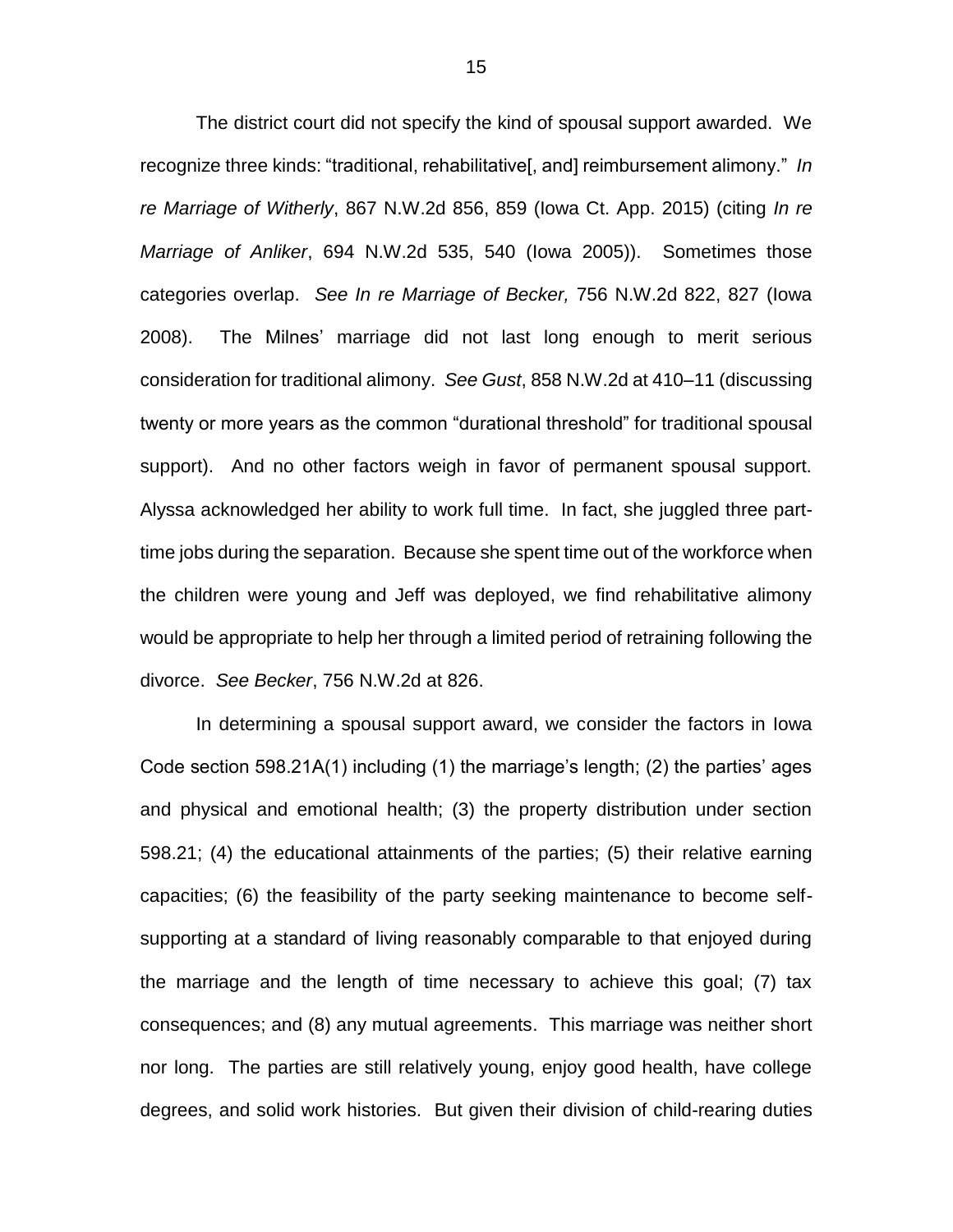during the marriage, Jeff has a significantly higher earning capacity than Alyssa does. That final distinction calls for an award of spousal support. Alyssa testified at trial that \$1250 per month for two and one-half years was a fair amount. We agree and modify the decree to award her \$1250 per month for thirty months.

# **D. Should the district court have included a check from Alyssa's aunt for \$61,825 in the marital estate?**

After her Aunt Louise died in 2017, Alyssa received a check for \$61,825. It was a "resident refund" from Westminster Manor, the senior community in Austin, Texas, where the aunt lived. Five years earlier, the aunt sent an email to Alyssa and Jeff explaining that she had paid an annuity to Westminster when she moved in and they would be receiving a refund when she died. The aunt closed by saying: "I want you to know how proud I am of both of you and what an honor it is to contribute to the education and training for two (?) wonderful children." Also in 2012, while she was still alive, the aunt gave a gift of \$240,000 to Alyssa and Jeff.

The district court determined that initial gift qualified as marital funds. But the court decided the Westminster refund belonged to Alyssa alone. Jeff challenges that second decision, contending the \$61,825 was subject to equitable division in the decree.

The resolution of his contention starts with Iowa Code section 598.21(5). That statute requires divorce courts to "divide all property, except inherited property or gifts received or expected by one party, equitably between the parties" after considering a host of factors. *See* Iowa Code § 598.21(5)(a)–(m). Inherited property or gifts received by either party before or during the marriage is the property of that party and is not subject to property division in the divorce "except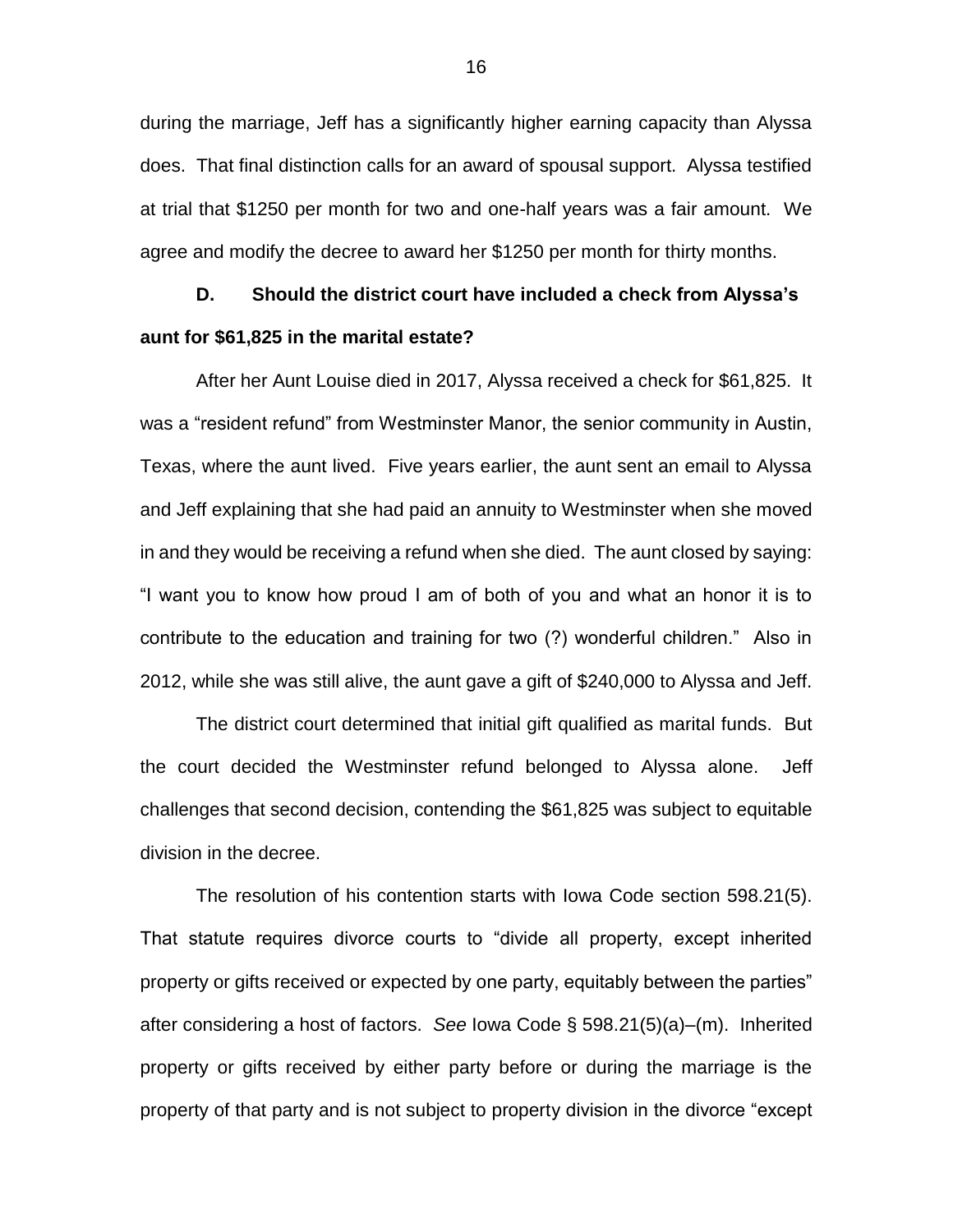upon a finding that refusal to divide the property is inequitable to the other party or to the children of the marriage." *Id.* § 598.21(6).

In deciding if it would be equitable to divide the gift from Alyssa's aunt, we consider: (1) the parties' contributions toward the property's preservation; (2) the existence of any independent close relationship between the aunt and Jeff; (3) the parties' separate contributions to their economic welfare to whatever extent those contributions preserve the property for either of them; (4) any special needs of either party; and (5) any other matter which would render it "plainly unfair" to Jeff or the children to set aside the property for Alyssa's exclusive enjoyment. *See In re Marriage of McDermott*, 827 N.W.2d 671, 679 (Iowa 2013). As part of considering those five factors, we weigh the length of the marriage and the length of time the party or parties held the property after receiving it. *See In re Marriage of Fall*, 593 N.W.2d 164, 166 (Iowa Ct. App. 1999).

In seeking to modify the decree, Jeff points to the aunt's email that was addressed to both him and Alyssa. He also cites the aunt's expressed belief that the money would go toward the children's education. To counter, Alyssa notes the check was made out only to her. She also complains that Jeff misused the earlier \$240,000 received from her aunt by withdrawing it from education accounts established for the children. Alyssa testified she was hesitant to cash the later check until she and Jeff discussed what to do with the money. She wanted to use the money to fund trips for the children to see their maternal grandmother more often or to hire additional help for C.M.

In addressing Jeff's challenge, we first find Louise intended her niece Alyssa to be the sole recipient of the refund check. *See Liebich*, 547 N.W.2d at 850. As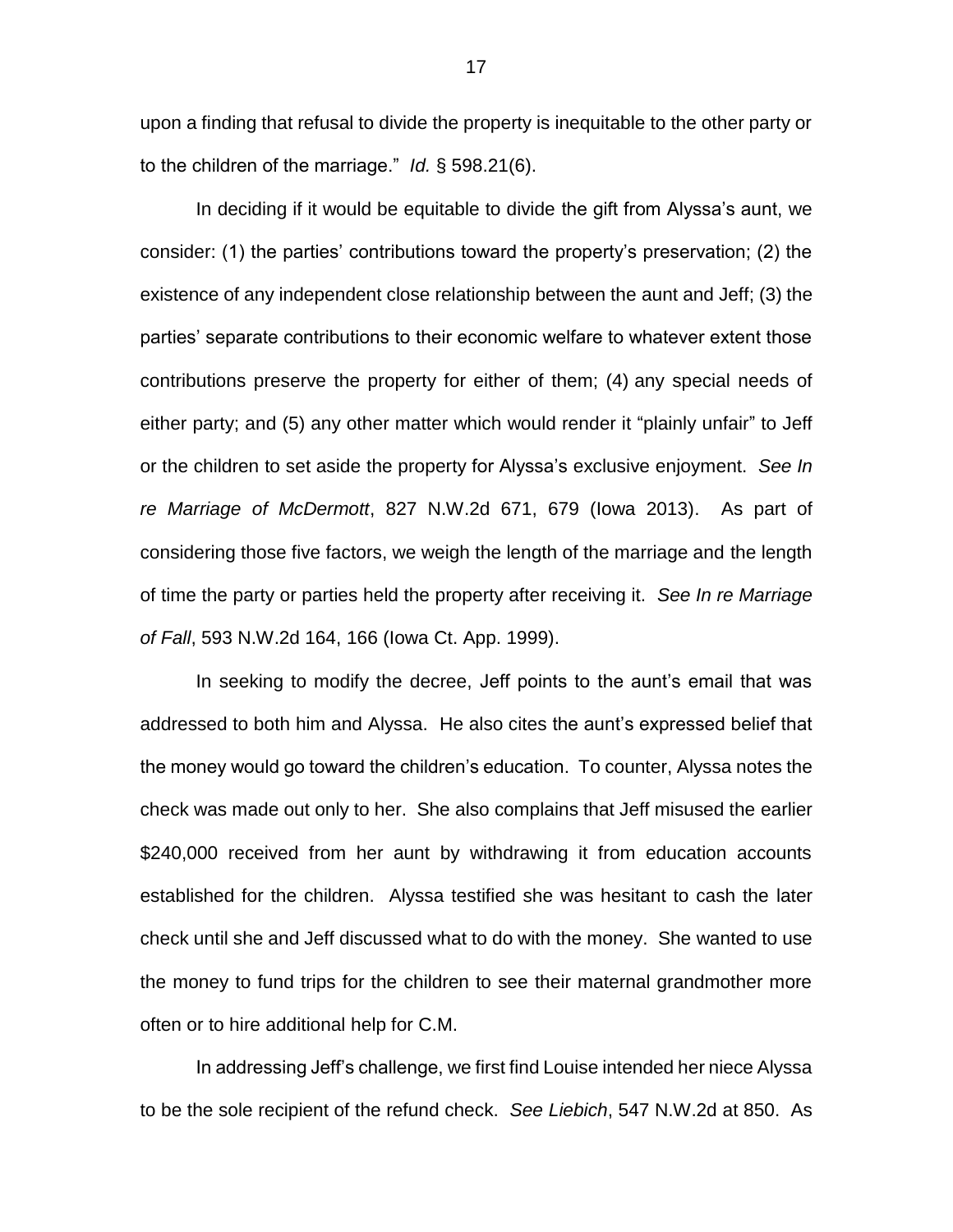proof of that, Westminster addressed the check to Alyssa alone. Second, we find nothing inequitable in nondivision of the refund. *See id*. Alyssa intended to preserve her aunt's gift for specific purposes benefitting the children. And other than the aunt's salutation to both Jeff and Alyssa in her email, nothing in the record reveals Louise had an independent, close relationship with Jeff. Still, Jeff had access to the earlier, larger gift from the aunt. And Jeff has not highlighted any special needs or other reasons that it would be unjust for Alyssa to have sole rights to the refund. We affirm on this issue.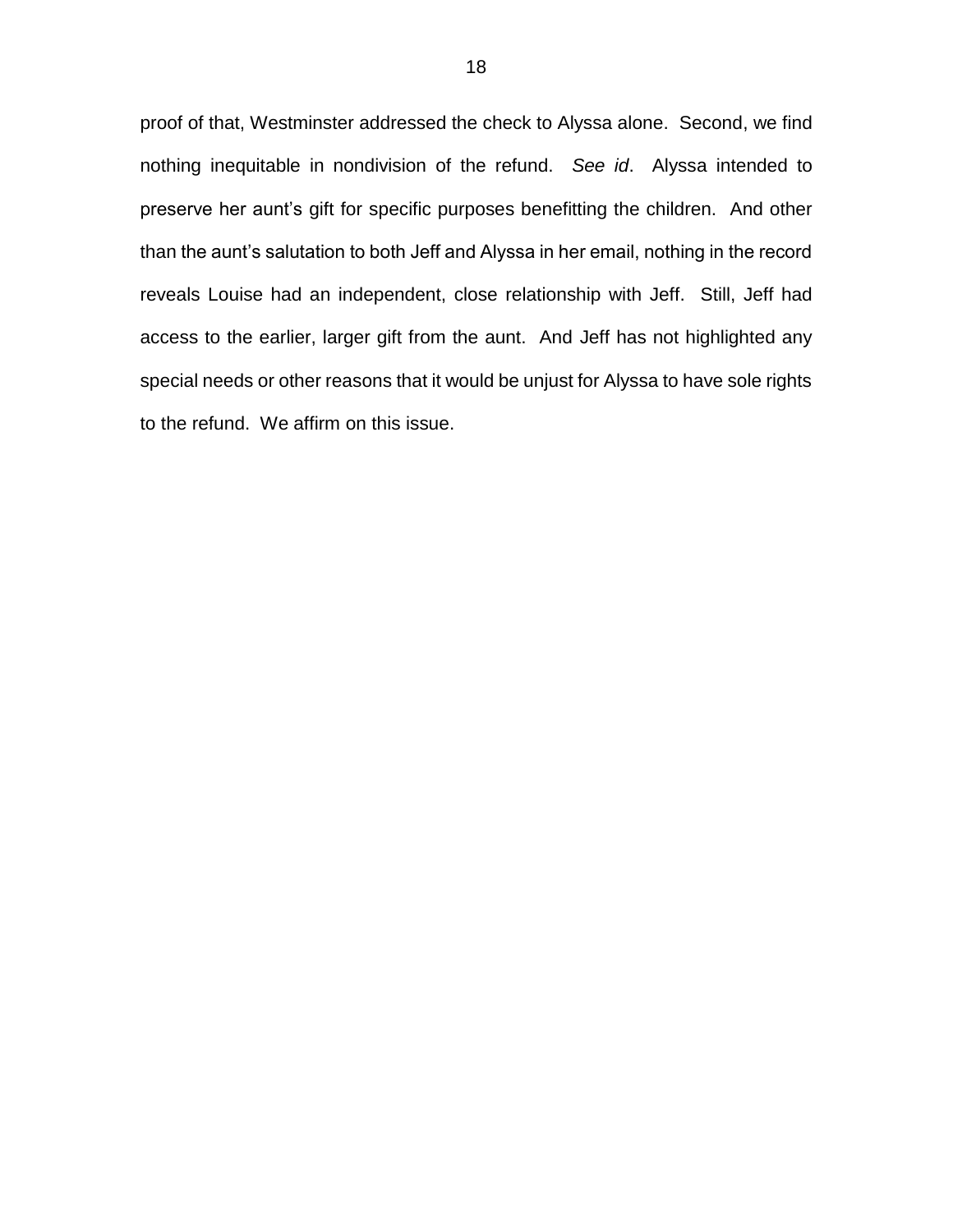# **E. Did the decree equitably distribute marital assets and debts?**

Jeff next argues the district court inequitably divided their assets and debts.

He provides the follow chart to illustrate the division.<sup>7</sup>

| <b>Asset/Debt</b>                        | <b>Jeff</b>  | <b>Alyssa</b> |
|------------------------------------------|--------------|---------------|
| <b>Marital Home Equity</b>               |              | \$100,945     |
| 2014 Honda Pilot                         | \$21,067     |               |
| 2011 Toyota Sienna                       |              | \$12,029      |
| Roth IRA (Jeff)                          | \$3991.16    | \$3991.16     |
| Roth IRA (Alyssa)                        |              | \$30,049.72   |
| <b>Thrift Savings Plan</b>               | \$70,545.25  | \$70,545.25   |
| Wells Fargo IRA                          |              | \$19,563      |
| <b>Teachers Retirement</b><br>Account    |              | \$23,085.69   |
| USAA Fixed Rate CD<br>for C.M.'s college | \$35,417.30  | \$35,417.30   |
| USAA Fixed Rate CD<br>for A.M.'s college | \$34,236     | \$34,236      |
| Legos                                    | \$25,000     |               |
| Total:                                   | \$190,265.71 | \$329,862.32  |

Jeff recognizes district courts are not required to evenly divide assets. *See Hansen*, 733 N.W.2d at 702 ("An equitable division is not necessarily an equal division."). But he claims the 36/64 split in Alyssa's favor failed to achieve equity. Jeff also asks us to modify the district court's orders dividing his retirement accounts. He objects to paying the costs of the surviving spouse annuity of his

 $\overline{a}$ 

 $7$  Jeff acknowledges that because the district court divided the retirement accounts under the *Benson* formula, the exact value of each party's share was unavailable.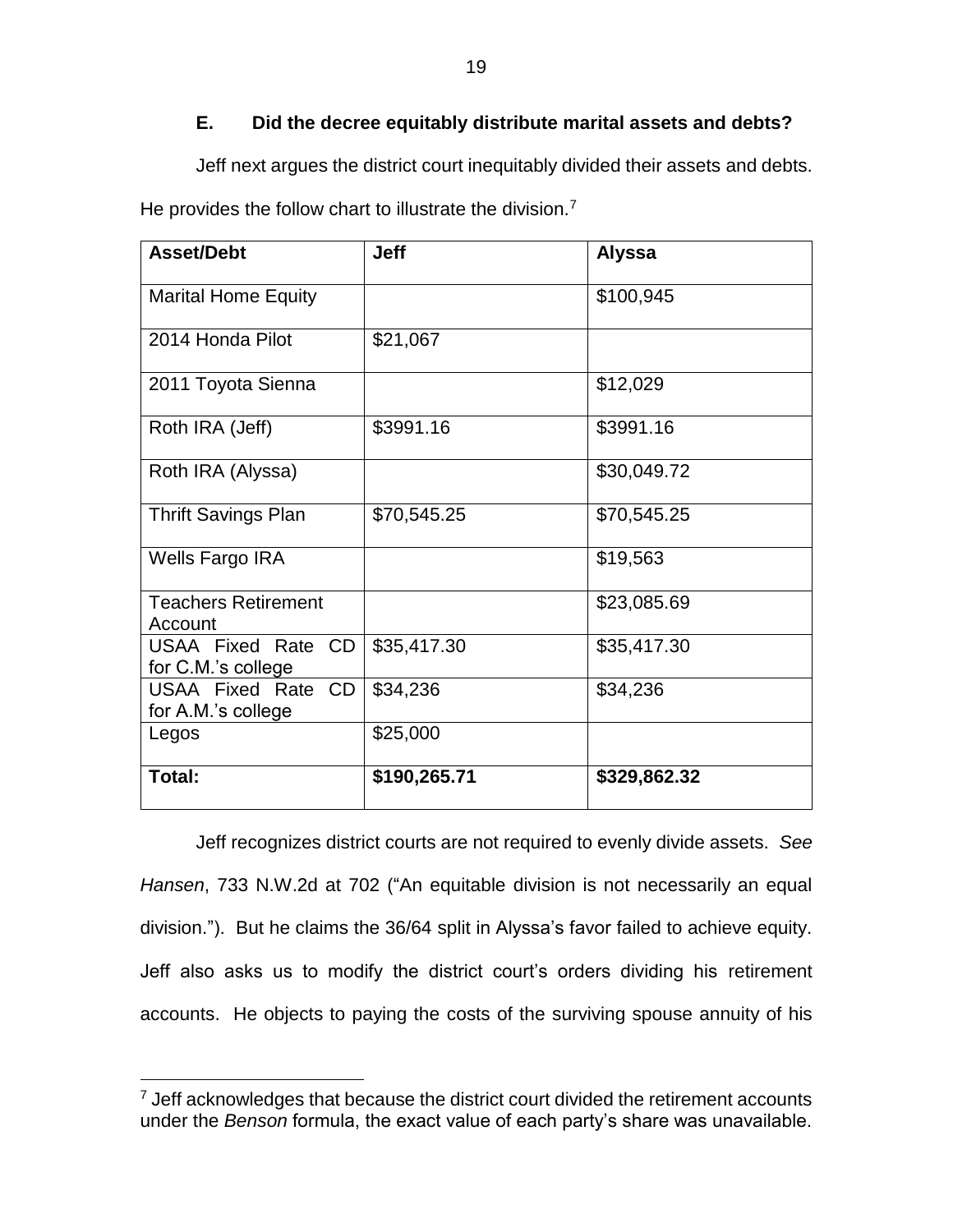Federal Employee Retirement System (FERS) account and contends we should calculate the marital share of his accounts from the date of the parties' separation.

In response, Alyssa does not dispute Jeff's math. But she insists the division was fair because the district court was accounting for Jeff's withdrawals and spending during the pendency of the dissolution petition. She contends Jeff "drained" the parties' bank accounts of \$232,000 in June 2017. She also claims Jeff dissipated assets by spending \$18,250.46 on Legos and \$10,250 on vacations after the parties entered a stipulation in August 2017 enjoining them from spending beyond household expenses, attorney fees, and other litigation costs.<sup>8</sup> In reply, Jeff denies dissipating marital assets and points to evidence in the record accounting for spending on family expenses.

In most cases, it is equitable to value the marital assets as of the trial date. *In re Marriage of Driscoll*, 563 N.W.2d 640, 642 (Iowa Ct. App. 1997). But an alternate valuation date may be fair in certain circumstances. *Id*. Jeff does not make a compelling case for changing the valuation date for his retirement accounts. He claims a "significant delay in the trial process" and the timing of the decree prejudice him financially but does not explain how. We discern no reason to depart from the traditional valuation date. Neither do we find it inequitable to order Jeff to pay the full cost of the surviving spouse annuity.

True, the division of assets was far from a fifty-fifty split. But it was equitable. We decide what is a just division based on section 598.21(5). *See* 

 $\overline{a}$ 

<sup>&</sup>lt;sup>8</sup> In ruling on Alyssa's motion to enlarge, the district court characterized Jeff's recent spending on Legos as "extremely irresponsible" but stopped short of finding Jeff in contempt for dissipation of marital assets.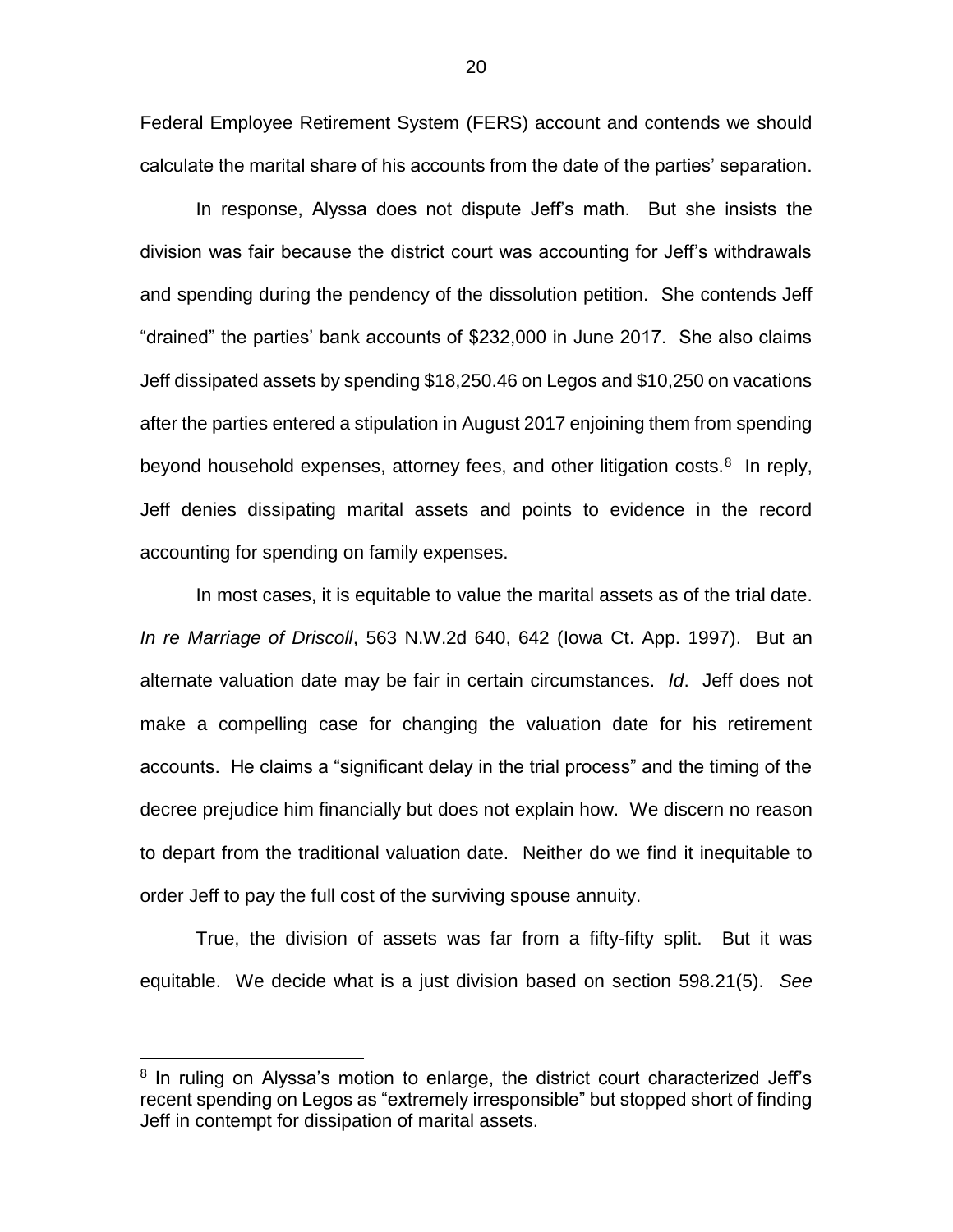*McDermott*, 827 N.W.2d at 678. The driving factors here are the unequal earning capacities of the parties and Alyssa's contributions to Jeff's military career by maintaining their home through many transfers and deployments. We also consider the property settlement in tandem with the spousal support, which we reduced for the reasons discussed above. *See In re Marriage of Lattig*, 318 N.W.2d 811, 815 (Iowa Ct. App. 1982) ("When asked to review an individual economic provision of a dissolution decree, we consider all the provisions together as an integrated whole."). All things considered, we decline to modify the property division.

## **F. Is Alyssa entitled to appellate attorney fees?**

Finally, Alyssa asks us to order Jeff to pay her attorney fees on appeal. We decline to do so. An award of attorney fees is not a matter of right, but rests within our discretion. *In re Marriage of Scheppele*, 524 N.W.2d 678, 680 (Iowa Ct. App. 1994). We consider Alyssa's needs, Jeff's ability to pay, and the relative merit of their positions on appeal. *Id*. Here, each party succeeded on some appellate issues. And both parties have the ability to pay their own attorney fees. We order Jeff to pay the costs of the appeal.

#### **AFFIRMED AS MODIFIED AND REMANDED.**

Schumacher, J., concurs; Vaitheswaran, P.J., partially dissents.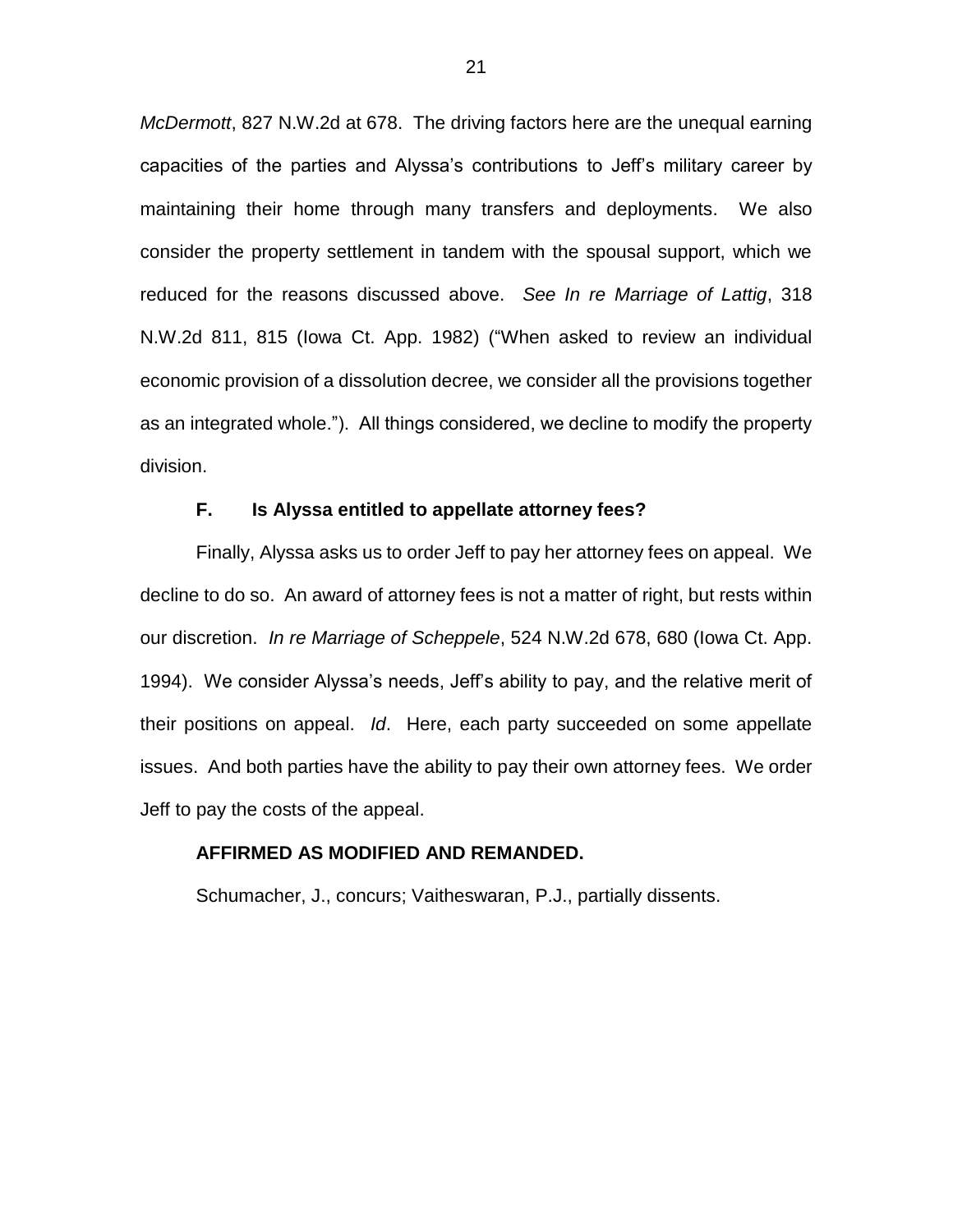**VAITHESWARAN, Judge** (concurring in part and dissenting in part).

I respectfully dissent from those portions of the majority opinion granting Jeff sole legal custody and physical care of the children.

I agree our dissolution statute provides for two forms of legal custody: joint and sole. I, too, would find it unnecessary to reach the question of whether custodial rights may be unbundled, but for a different reason than articulated by the majority. In my view, the record lacks evidentiary support for the district court's decision to unbundle those rights.

The district court first carved out medical decisions from the joint-legalcustody bundle. The court concluded Alyssa was "not capable of making the correct medical decisions for the children." The court cited Alyssa's "misguided beliefs," the most notable being her reluctance to have the children immunized.

Alyssa conceded she was initially opposed to vaccinations. But she also stated she fully complied with the court order requiring her to obtain them. The following exchange is instructive:

Q. Okay. Have you been found in contempt for violating that order? A. No.

Q. Has anyone accused you of not vaccinating your kids? A. No.

Q. Have you taken the kids to all of their vaccine appointments? A. Every single one.

Q. Has Jeff ever had to do that? A. No.

Q. Has Jeff had to take the kids because you refused to do that? A. No.

Q. Do you understand now that the court system takes the approach that children should be vaccinated? A. Yes.

Q. Are you willing to continue to vaccinate your kids? A. Yes.

In short, Alyssa adhered to the statutory immunization requirement after the district

court ruled against her on her exemption request. *See* Iowa Code § 139A.8(1)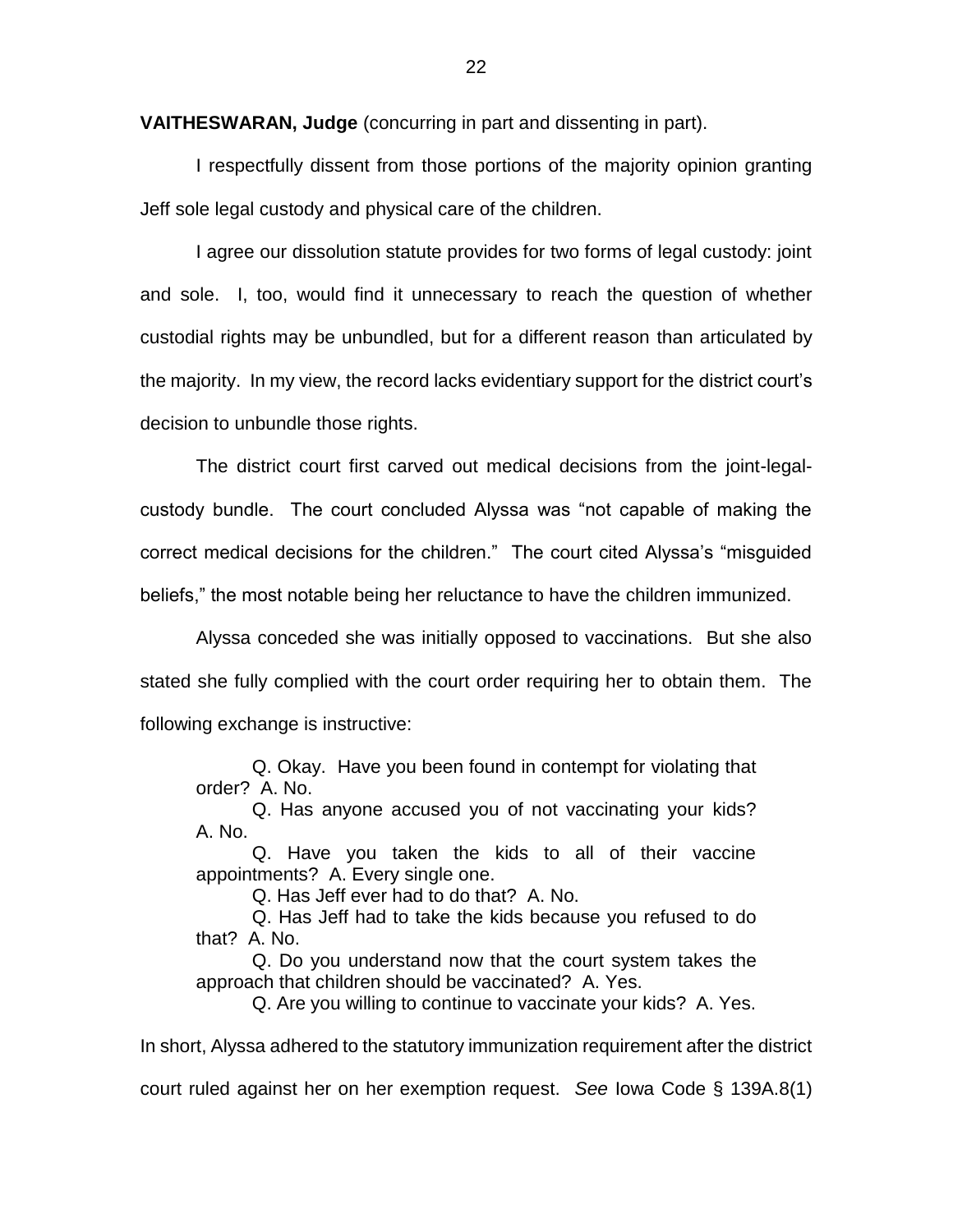(requiring immunization of children, "subject to the provisions of subsection[ ] . . . (4)); 139A.8(4)(a)(2) (not requiring immunizations if a parent "submits an affidavit . . . stating that the immunization conflicts with the tenets and practices of a recognized religious denomination of which the applicant is an adherent or member"). In light of her compliance with the court order, I do not believe her initial reluctance to immunize the children was grounds to strip her of her joint legal right to make medical decisions on behalf of the children.

On a related note, the district court found Alyssa did not "believe in modern medicine." At the same time, the court found she favored a surgical procedure for the older child that was recommended by her physician. The court did not attempt to reconcile these contradictory findings. In fact, Jeff was the parent who balked at proceeding with surgery. He obtained a second opinion at Mayo Clinic, a visit he recorded and transcribed. At the scheduled appointment, Alyssa did not disparage medications, as the district court also found, but indicated she was pleased with the effect of a medicine that was added to the child's regimen. She also appeared amenable to certain testing proposed by the physician and agreed with Jeff that their regular physician, as well as the surgeon slated to perform the surgery, would not oppose a delay in the surgery to perform the tests. Jeff reiterated his interest in "options . . . to avoid surgery." In my view, the secondopinion conference underscores Alyssa's willingness to abide by the prescriptions of modern medicine.

In conjunction with the medical-care issue, the district court found that Alyssa placed the older child on a "restrictive diet" not recommended by health care providers. But the record discloses that it was a physician who initially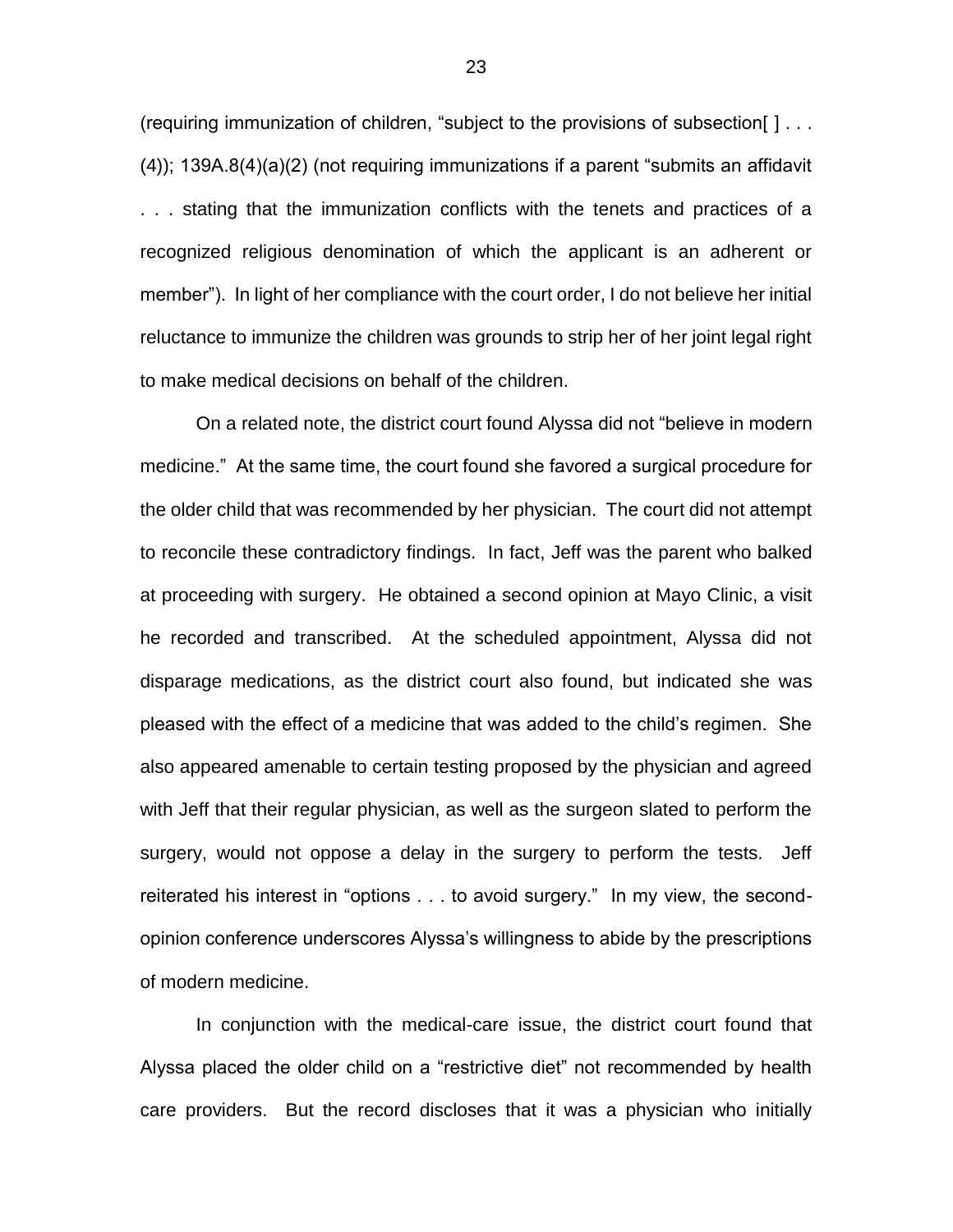recommended removal of dairy products from the child's diet to see if the change would ameliorate certain abdominal issues. According to Alyssa, "He said there was not a test that we could give, so we needed to use observation." Although Jeff pointed out the physician "never said that there was [some] type of scientific reason to remove dairy," he did not deny that the recommendation came from a physician. As for Alyssa's avoidance of gluten in the child's diet, she conceded she made the change on her own, but she informed the Mayo physician of her decision and asked, "[D]o you have a test you can give us to tell us which foods cause problems?" The physician responded, "I wish it was that simple."

Notably, a dietician at the University of Iowa Hospitals and Clinics recommended "soy products" to cover the "[d]airy category" and recommended alternatives to gluten, essentially contradicting the court's finding that Alyssa's fear of dairy products and gluten was irrational. The dietician stated,

[T]here really isn't one trigger that everyone has, as far as increasing abdominal pain or stool output. I will say the most common ones I have seen in my kiddos are dairy, and actually wheat, but not everyone will respond to both of those. The majority of them, if they have a trigger, it is to dairy.

At one point in the conversation, Jeff asked, "[s]o we agree on soy, Alyssa?" Alyssa responded, "Okay." In light of this exchange, Jeff's criticism of Alyssa for giving the child soy milk rather than dairy milk rings hollow.

The district court also found Alyssa "developed a fear of the children having sugar, even though they were underweight." In fact, Alyssa fed the children honey, which the hospital dietician stated "is pretty high in sugar." She also purchased donuts for the children to increase the older child's caloric intake, a practice that contradicts the district court's finding that she did "not seem to . . . understand that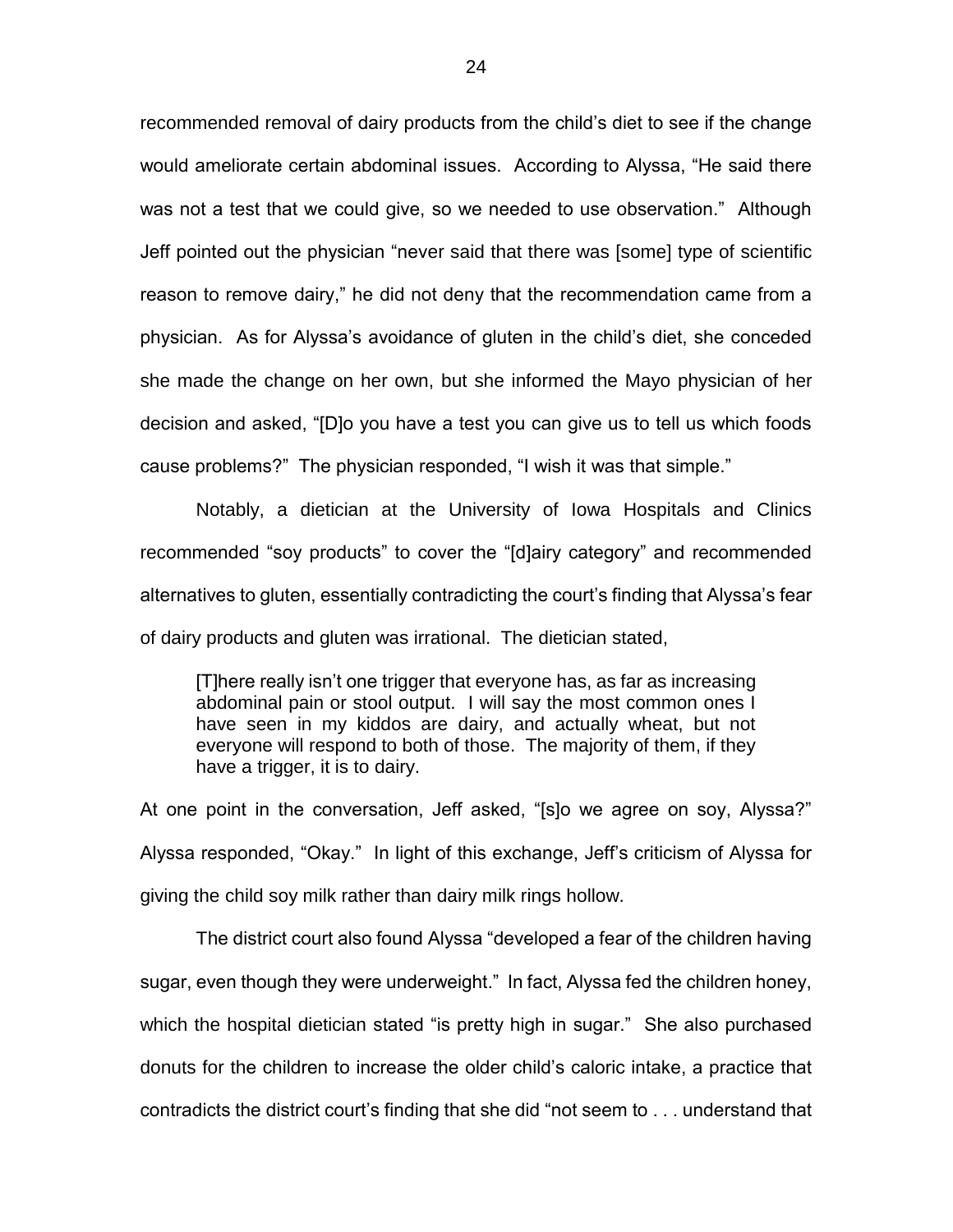he should have foods to help him gain weight." Although the donut purchases may have deviated from the dietician's recommendation to add "really small portions" of processed sugar to the older child's diet, both parents were prone to this deviation, with Jeff conceding he regularly served the children ice cream.

In a related vein, Jeff faulted Alyssa for purchasing organic meat but did not suggest the meat had less nutritional value than the cheeseburgers and ham-andcheese sandwiches he fed the children. The parents fed the children on an equal basis and both recognized the importance of the physician's recommendation to give the older child extra protein and fat. Alyssa attempted to do so by "put[ting] extra slices of meat" on his sandwiches and "slather[ing]" them with mayonnaise.

The district court additionally took issue with Alyssa's decision to feed the child egg and banana pancakes for a period of time. The court found that "[n]utrionists" told her "that [was] not the correct way to feed" the child. To the contrary, the hospital dietician recognized that fruit would have to be given to the child in pureed form and she suggested the addition of applesauce or peaches to the pancakes to enhance their fruit content. She also recommended pureed baby foods for the child, a suggestion the ten-year-old categorically rejected. Notably, Alyssa had long since stopped serving the pancakes, rendering that particular "dietary restriction" a moot point.

I would conclude the record does not support the district court's determination that Alyssa ignored or minimized medical advice or professional dietary recommendations. Accordingly, I would modify the dissolution decree to return medical decision-making to the joint-legal-custody bundle.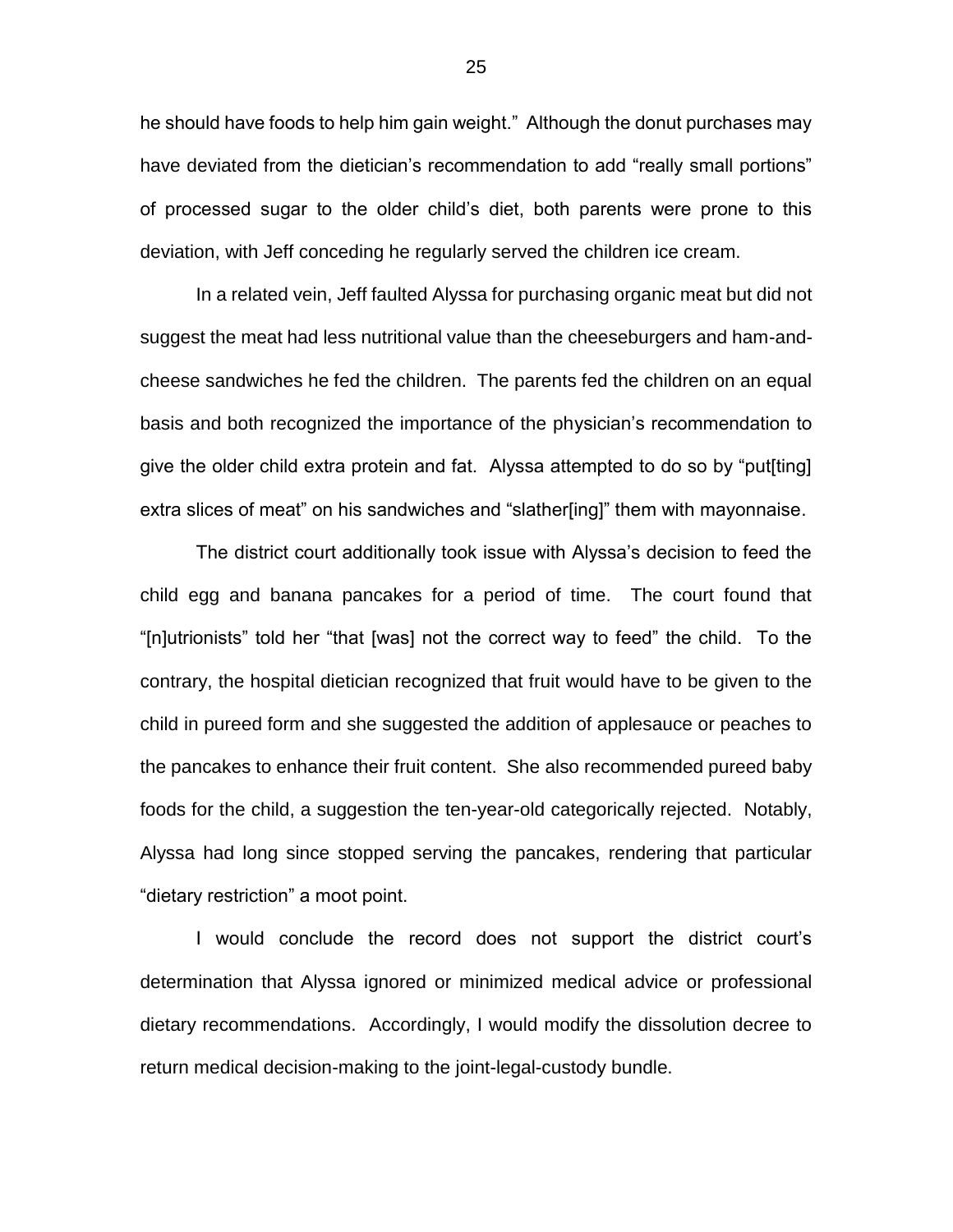I turn to the district court's decision to divest Alyssa of input into educational decisions. The district court found that Alyssa enrolled the children in a private Montessori school, whereas Jeff preferred to have the children attend public schools. The court concluded it was "in the children's best interest for Jeff to make their educational decisions." Again, I find scant evidentiary support for the district court's decision to remove educational decisions from the joint-legal-custody bundle.

Preliminarily, the suggestion that Jeff had no input into the decision to enroll the children at a Montessori school is belied by his testimony that "[w]e both" signed the children up initially. The first time he objected to their enrollment at the school was after he filed the dissolution petition. He testified "an aspect of" his objection was the expense.

Nor does the record support the suggestion that the children suffered educationally or socially at the Montessori school or that the school was "insufficient to meet [the children's] current and future educational needs." Their teacher, who had a degree in elementary education and had been teaching for seventeen years, testified "[t]hey love coming to school. They love learning. They explore different avenues that interest them. They are both fabulous readers and writers and artists." She stated their performance was above average relative to children throughout the State and, given the smaller class sizes, she was able to provide more one-on-one time with the students. Another teacher, who had Montessori certifications and more than fifty years of teaching experience, stated the older child is "a very bright boy, and he is doing very well."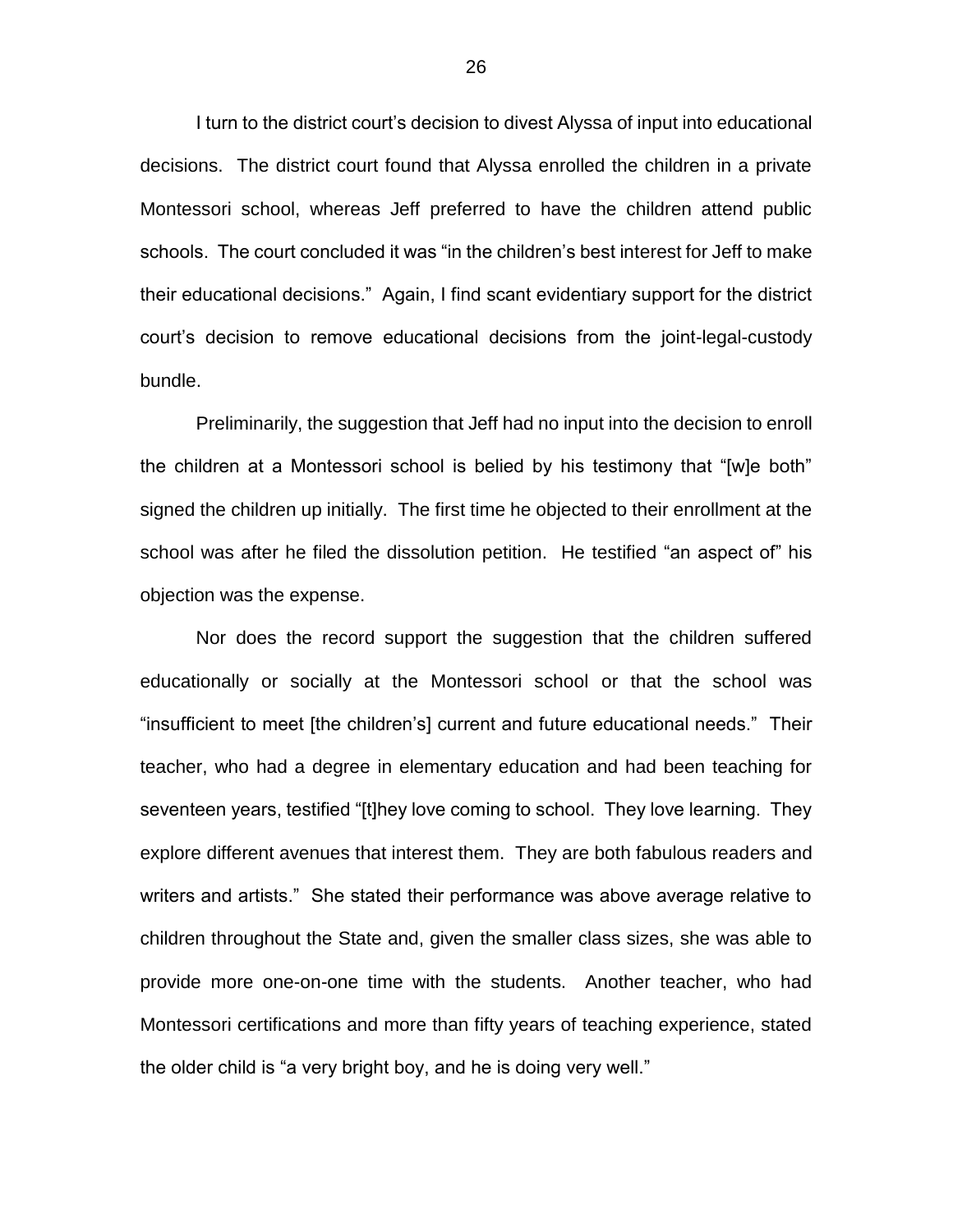As for the curriculum, a teacher testified the school had a syllabus to apprise the teachers "what the standards are for each grade." Additionally, parents could opt to have the children take the standardized tests given at the public schools after third grade. Parents also were required to file a statement with the local school district attesting that they were "providing . . . competent private instruction." And, although the Montessori philosophy focused on "individualized education," the children were not in a classroom by themselves. Nine children, including the older child, were in what the school classified as "upper elementary," and eleven children, including the younger child, were in "lower elementary." One of the teachers testified the children would have no problem transitioning into a public school setting at a later point and they could "dual enroll" and "have access to all of [the public school's] special services," including "athletics [and] any classes that they might want to take."

Because I believe the record does not support the district court's determination that Alyssa made poor educational choices, I would return education to the joint-legal-custody bundle.

All this is a long way of saying I believe Alyssa was entitled to joint legal custody of the children as the term is statutorily defined. *See In re Marriage of Hynick*, 727 N.W.2d 575, 579 (Iowa 2007) ("When parties are awarded 'joint legal custody,' 'both parents have legal custodial rights and responsibilities toward the child' and 'neither parent has legal custodial rights superior to those of the other parent.'"). I would modify the decree to grant her full joint custodial rights.

Remaining for discussion is the district court's decision to grant the parents joint physical care of the children. I would affirm that portion of the decree. The